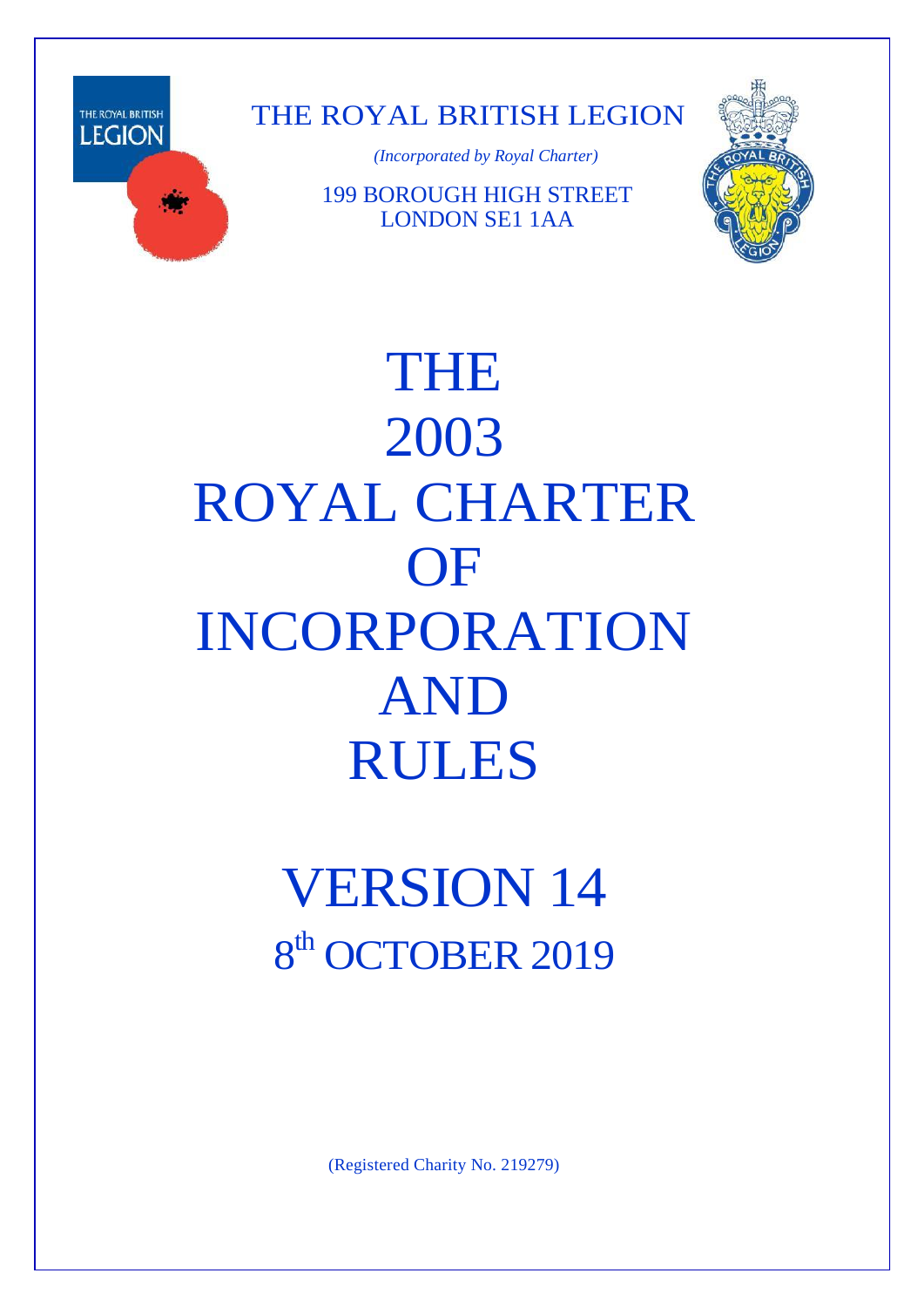# **ROYAL CHARTER OF INCORPORATION**

# *Recitals*

Elizabeth the Second by the Grace of God of the United Kingdom of Great Britain and Northern Ireland and of Our other Realms and Territories Queen, Head of the Commonwealth, Defender of the Faith.

# **TO ALL TO WHOM THESE PRESENTS SHALL COME, GREETING!**

**WHEREAS** His Majesty King George the Fifth in the year of our Lord one thousand nine hundred and twenty five by Royal Charter (hereinafter called the '**Original Charter**') dated the twenty-first day of April in the fifteenth year of His Reign constituted a Body Corporate and Politic by the name of the '**British Legion**':

**AND WHEREAS** the purposes for which the Legion was incorporated were to inaugurate and maintain in a strong, positive, non-sectarian, united and democratic comradeship all those who serve or have served in Our Navy, Army or Air Force on Regular, Reserve or Auxiliary engagements so that neither their efforts nor their interests shall be forgotten and that just and equitable treatment shall be secured to them in respect of the difficulties caused in their lives as a result of their services and to consecrate and sanctify that comradeship by devotion to mutual service and helpfulness; and to perpetuate in the civil life of the Commonwealth and the world the principles for which the Nation stands, to inculcate a sense of loyalty to the Crown, Community and Nation, to promote unity amongst all classes, to secure peace and goodwill and to safeguard and transmit to posterity the principles of justice, freedom and democracy:

**AND WHEREAS** His Majesty King George the Sixth and We Ourselves were graciously pleased to grant Supplemental Charters of various dates amending the Original Charter:

**AND WHEREAS** We were graciously pleased to declare by the Supplemental Charter dated the tenth day of September one thousand nine hundred and seventy-one, that the British Legion should henceforth be known as '**The Royal British Legion**':

**AND WHEREAS** by the Supplemental Charter dated the tenth day of April one thousand nine hundred and seventy-nine (hereinafter referred to as the '**1979 Supplemental Charter**') the Original Charter and all earlier Supplemental Charters were revoked except insofar as their provisions incorporated the Body Corporate and Politic by the name of The Royal British Legion and conferred upon it perpetual succession and authorised it to have a Common Seal and to sue and be sued:

**AND WHEREAS** by the Supplemental Charter dated the 27th day of May One Thousand Nine Hundred and Ninety-Three (the '**1993 Supplemental Charter**') the Original Charter and all earlier Supplemental Charters were further amended:

**AND WHEREAS** The Royal British Legion has by its humble petition represented unto Us that it is expedient that the Original Charter as amended by the 1979 Supplemental Charter and the 1993 Supplemental Charter should be further amended and that this can best be effected by the grant of a new Supplemental Charter replacing the 1993 Supplemental Charter and the earlier Supplemental Charters and has prayed for the grant of a new Supplemental Charter accordingly:

# *Articles*

**THEREFORE KNOW YE** that We are pleased to command on behalf of our heirs and successors, as follows: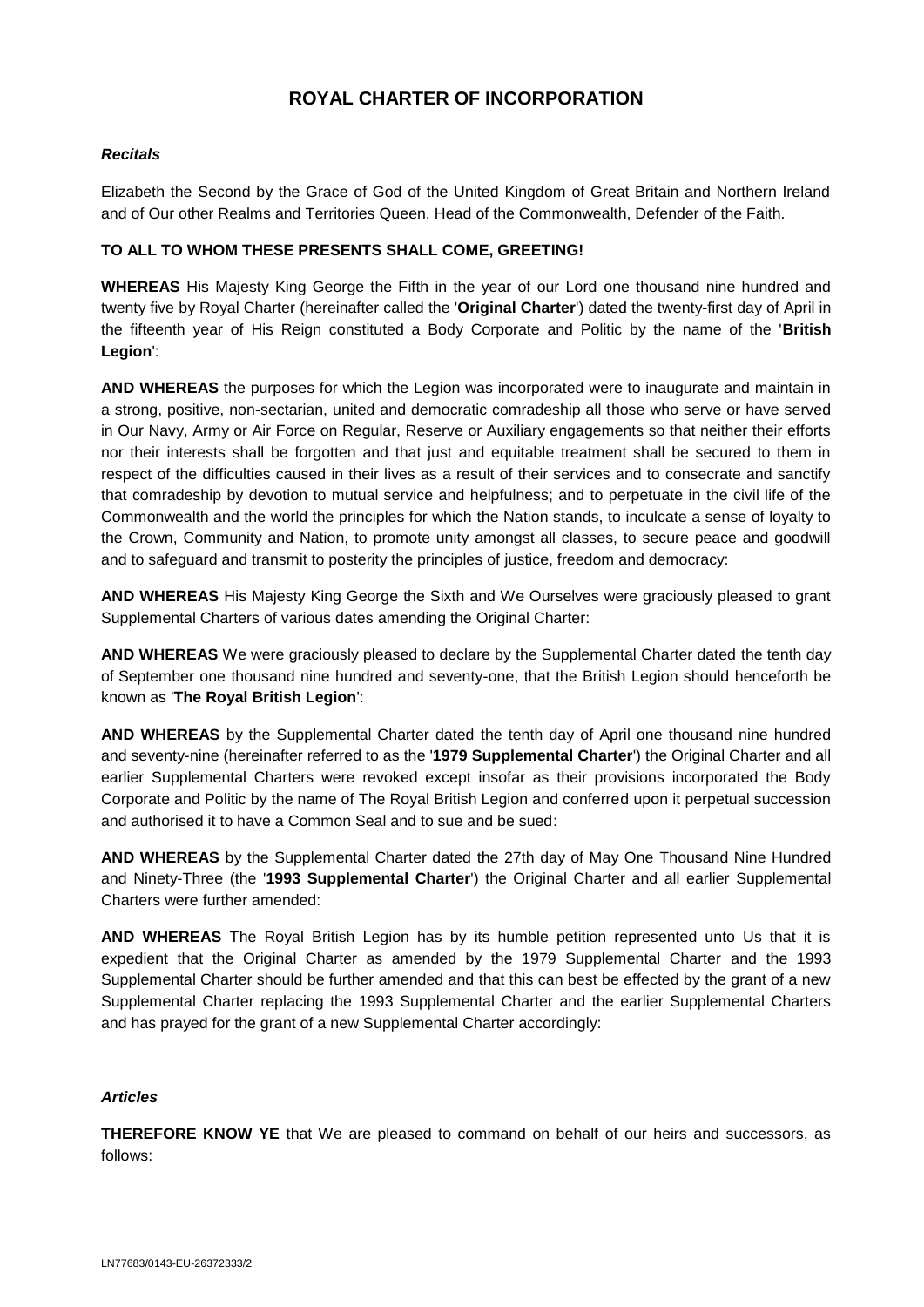# 1. **Revocation**

This declaration revokes the 1993 Supplemental Charter, except for Articles 1 and 2. These Articles confirm The Royal British Legion as a corporate body for all time, with the right to have a Common Seal, to sue and be sued, and to hold and to use all the other powers of a corporate body. Anything that has been lawfully done under the 1993 Supplemental Charter remains legal and valid; the revocation does not affect it.

# 2. **Definitions**

2.1 In the Charter and the Rules, unless the context requires otherwise:

| 'Annual Conference' | has the meaning given from time to time by the Rules;                                                                                                                                                                                                                                                                                                  |
|---------------------|--------------------------------------------------------------------------------------------------------------------------------------------------------------------------------------------------------------------------------------------------------------------------------------------------------------------------------------------------------|
| 'Armed Forces'      | means the Armed Forces of the United Kingdom and the Armed<br>Forces under Our, Our Predecessors, Heirs or Successors' direct<br>command or that of Our, Our Predecessors, Heirs or Successors'<br>government;                                                                                                                                         |
| 'auxiliary member'  | means any organised group supplementing but not directly<br>incorporated in the Armed Forces comprised of either civilian<br>volunteers undertaking support functions or additional personnel<br>directly performing military duties;                                                                                                                  |
| 'Beneficiary'       | means:                                                                                                                                                                                                                                                                                                                                                 |
|                     | (a) any regular, reserve or auxiliary member or former member, of<br>any rank, of any branch of the Armed Forces who has served at<br>least a day in the Armed Forces;                                                                                                                                                                                 |
|                     | (b) any merchant mariner who has seen duty on legally defined<br>military operations;                                                                                                                                                                                                                                                                  |
|                     | (c) any individual who served prior to 1950:                                                                                                                                                                                                                                                                                                           |
|                     | (i) with the Mercantile Marine afloat in hostile waters;                                                                                                                                                                                                                                                                                               |
|                     | (ii) in the Home Guard; or                                                                                                                                                                                                                                                                                                                             |
|                     | (iii) in a Bomb and Mine disposal unit; and                                                                                                                                                                                                                                                                                                            |
|                     | (d) any individual entitled to a campaign medal issued by the<br>Armed Forces to those giving them direct support or under their<br>command.                                                                                                                                                                                                           |
|                     | The Board of Trustees, at its absolute discretion, may consider<br>applications from individuals and organisations not obviously<br>eligible for assistance under paragraphs (a) to (d) above. However,<br>no conscientious objector may qualify as a Beneficiary unless they<br>subsequently served in the Armed Forces or as an auxiliary<br>member. |
| 'Board of Trustees' | means the governing body of the Legion, being charity trustees of<br>the purposes of the Charities Act, established by Article 10 of the<br>Charter in accordance with the Rules and 'Trustee' means any one<br>of them;                                                                                                                               |
| 'Charitable'        | means purposes that are exclusively charitable under the laws of<br>England and Wales provided that they shall not include any                                                                                                                                                                                                                         |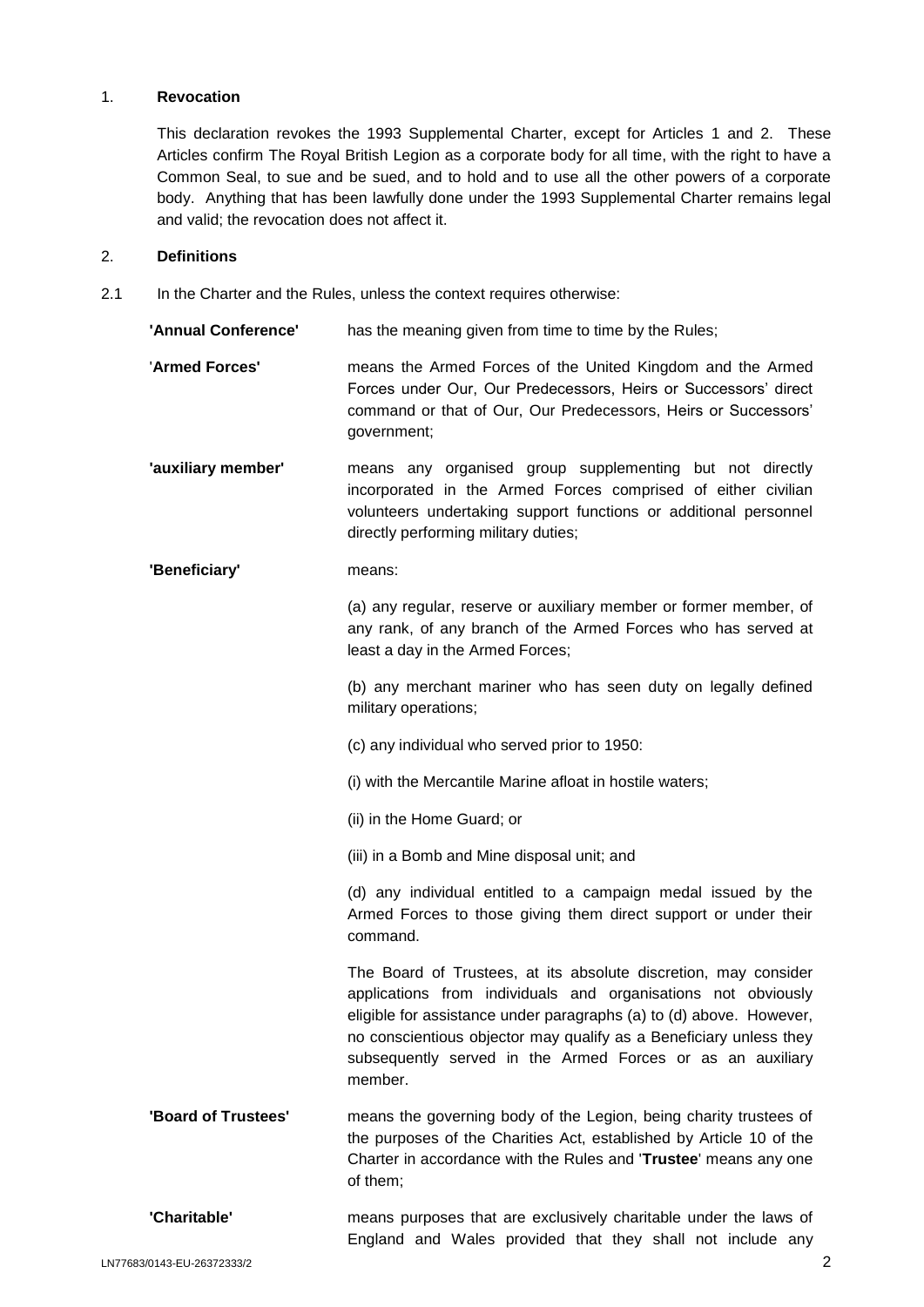purpose which is not charitable in accordance with section 7 of the Charities and Trustee Investment (Scotland) Act 2005 and section 2 of the Charities Act (Northern Ireland) 2008;

- **'Charities Act'** means the Charities Act 1992 and the Charities Act 2011;
- **'Charter'** means the Royal Charter granted by King George the Fifth on 21 April 1925, continued by the Supplemental Charters of 10 April 1979 and 27 May 1993 as amended by this Supplemental Charter and as it may be further amended from time to time;
- **'Conference Committee'** means the committee established by the Board of Trustees in accordance with the Rules;
- **'Conflicted Trustee'** means a Trustee in respect of whom a conflict of interest arises or may reasonably arise because the Conflicted Trustee or a Connected Person is receiving or stands to receive a benefit (other than payment of a premium for indemnity insurance) from the Legion, or has some separate interest or duty in a matter to be decided, or in relation to information which is confidential to the Legion;
- **'Connected Person'** in relation to a Trustee, means a person with whom the Trustee shares a common interest such that he may reasonably be regarded as benefiting directly or indirectly from any material benefit received by that person, being either a member of the Trustee's family or household or a person or body who is a business associate of the Trustee or other person with whom the Trustee is connected, and (for the avoidance of doubt) does not include a company with which the Trustee's only connection is an interest consisting of no more than 1% of the voting rights;
- **'Custodian'** means a person or body who undertakes safe custody and/or administration of assets or documents or records relating to them;
- **'Dependant'** includes, but shall not be limited to:
	- (a) any Spouse of a Beneficiary;
	- (b) any person (whether adult or child) who is financially dependent or dependent for care on a Beneficiary or Spouse of a Beneficiary;
	- (c) any person on whom a Beneficiary is dependent for care; and
	- (d) any parent, sibling or other named next of kin of a Beneficiary ('**Immediate Family Members**') for a period of two years from the date of the Beneficiary's death or the date that the Beneficiary sustained a severe injury. Where an inquest is to be held into the death of a Beneficiary, Immediate Family Members will be deemed to be Dependants until the inquest has been completed.

The decision of the Board of Trustees as to the interpretation of this definition of Dependant is final and binding, but always subject to the jurisdiction of the courts;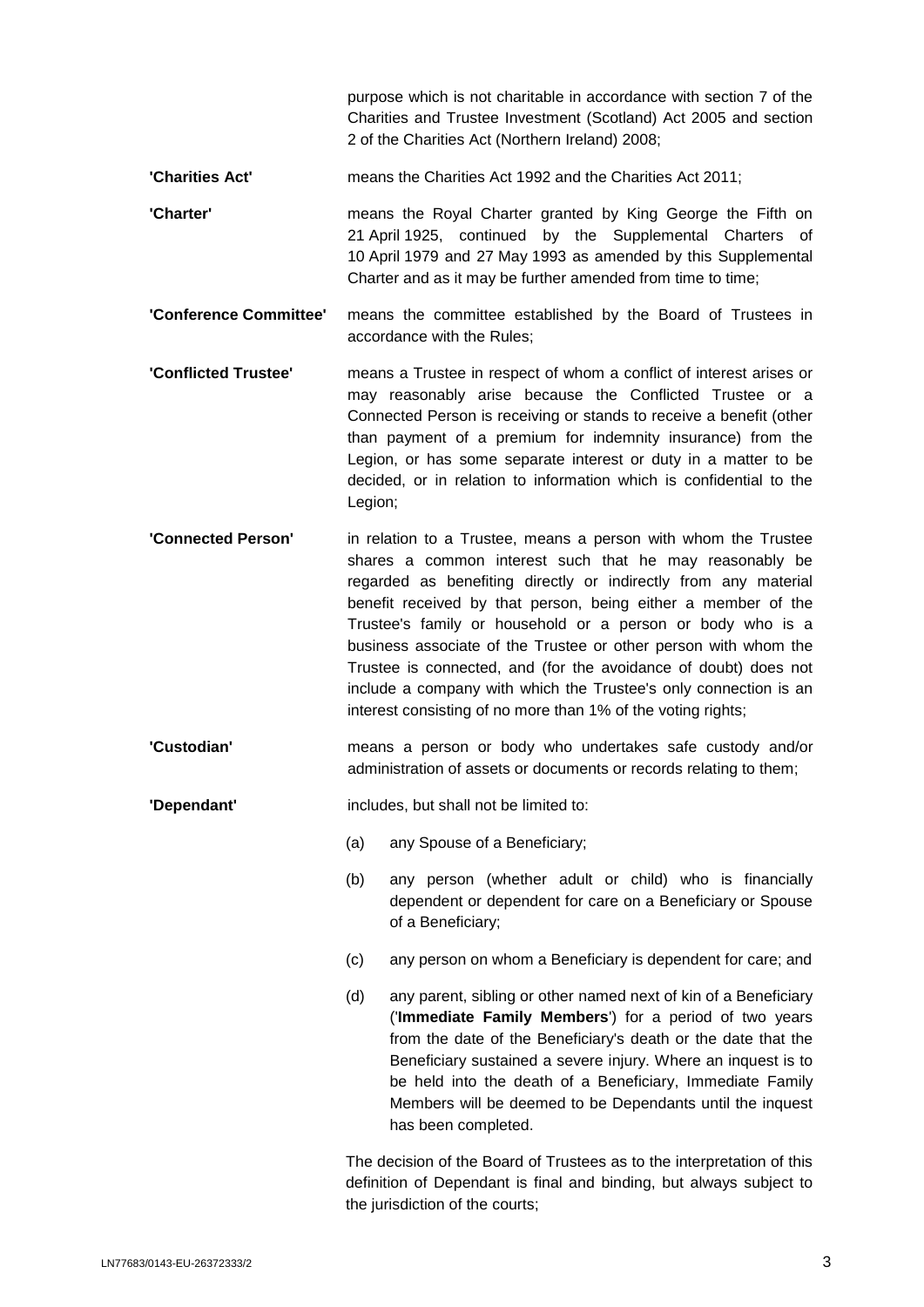| 'Financial Expert'                               | means an individual, company or firm authorised to give investment<br>advice under the Financial Services and Markets Act 2000;                                                                                                                                                                        |                                                                                                                                        |  |
|--------------------------------------------------|--------------------------------------------------------------------------------------------------------------------------------------------------------------------------------------------------------------------------------------------------------------------------------------------------------|----------------------------------------------------------------------------------------------------------------------------------------|--|
| 'Firm'                                           | includes a limited liability partnership;                                                                                                                                                                                                                                                              |                                                                                                                                        |  |
| 'Legion'                                         | means The Royal British Legion, a registered charity, incorporated<br>by the Charter;                                                                                                                                                                                                                  |                                                                                                                                        |  |
| 'Members'                                        | means the members of the Legion as set out in the Rules;                                                                                                                                                                                                                                               |                                                                                                                                        |  |
| 'Membership Council'                             | means a committee established by, and accountable to, the Board<br>of Trustees, with such responsibility for the management and<br>administration of Members and membership issues as the Board of<br>Trustees may from time to time determine;                                                        |                                                                                                                                        |  |
| 'Membership Handbook'                            |                                                                                                                                                                                                                                                                                                        | means the rulebook adopted by the Board of Trustees and the<br>Membership Council;                                                     |  |
| 'National Officers'                              | means the Officers of the Legion specified in Article 9;                                                                                                                                                                                                                                               |                                                                                                                                        |  |
| 'Nominee Company'                                | another;                                                                                                                                                                                                                                                                                               | means a corporate body registered or having an established place<br>of business in England and Wales which holds title to property for |  |
| 'Objects'                                        | means the Legion's exclusively Charitable purposes as set out in<br>Article 3;                                                                                                                                                                                                                         |                                                                                                                                        |  |
| 'Rules'                                          | means the Rules in the Schedule to this Charter, as they may be<br>amended from time to time;                                                                                                                                                                                                          |                                                                                                                                        |  |
| 'Social Investment'                              | as defined in section 292A Charities Act 2011;                                                                                                                                                                                                                                                         |                                                                                                                                        |  |
| 'Special Conference'                             | means a Conference of the Legion held in accordance with the<br>Rules;                                                                                                                                                                                                                                 |                                                                                                                                        |  |
| 'Special Resolution of<br>the Annual Conference' | means a resolution of the Conference formed as either an Annual<br>Conference or a Special Conference on a motion of which due<br>notice shall have been given before the Conference and passed by<br>a two thirds majority of those present entitled to vote and voting;                              |                                                                                                                                        |  |
| 'Special Resolution of<br>the Board of Trustees' | means a resolution of the Board of Trustees on a motion of which<br>due notice shall have been given to the members of the Board of<br>Trustees before the meeting at which the motion is to be<br>considered and passed by a majority of two thirds of those present<br>qualified to vote and voting; |                                                                                                                                        |  |
| 'Spouse'                                         | includes:                                                                                                                                                                                                                                                                                              |                                                                                                                                        |  |
|                                                  | (a)                                                                                                                                                                                                                                                                                                    | any partner of a Beneficiary by marriage, civil partnership or<br>cohabiting relationship;                                             |  |
|                                                  | (b)                                                                                                                                                                                                                                                                                                    | any former partner of a Beneficiary by marriage or civil<br>partnership;                                                               |  |
|                                                  | (c)                                                                                                                                                                                                                                                                                                    | any widow or widower of a Beneficiary; and                                                                                             |  |
|                                                  | (d)                                                                                                                                                                                                                                                                                                    | any surviving civil partner or cohabiting partner of a<br>Beneficiary                                                                  |  |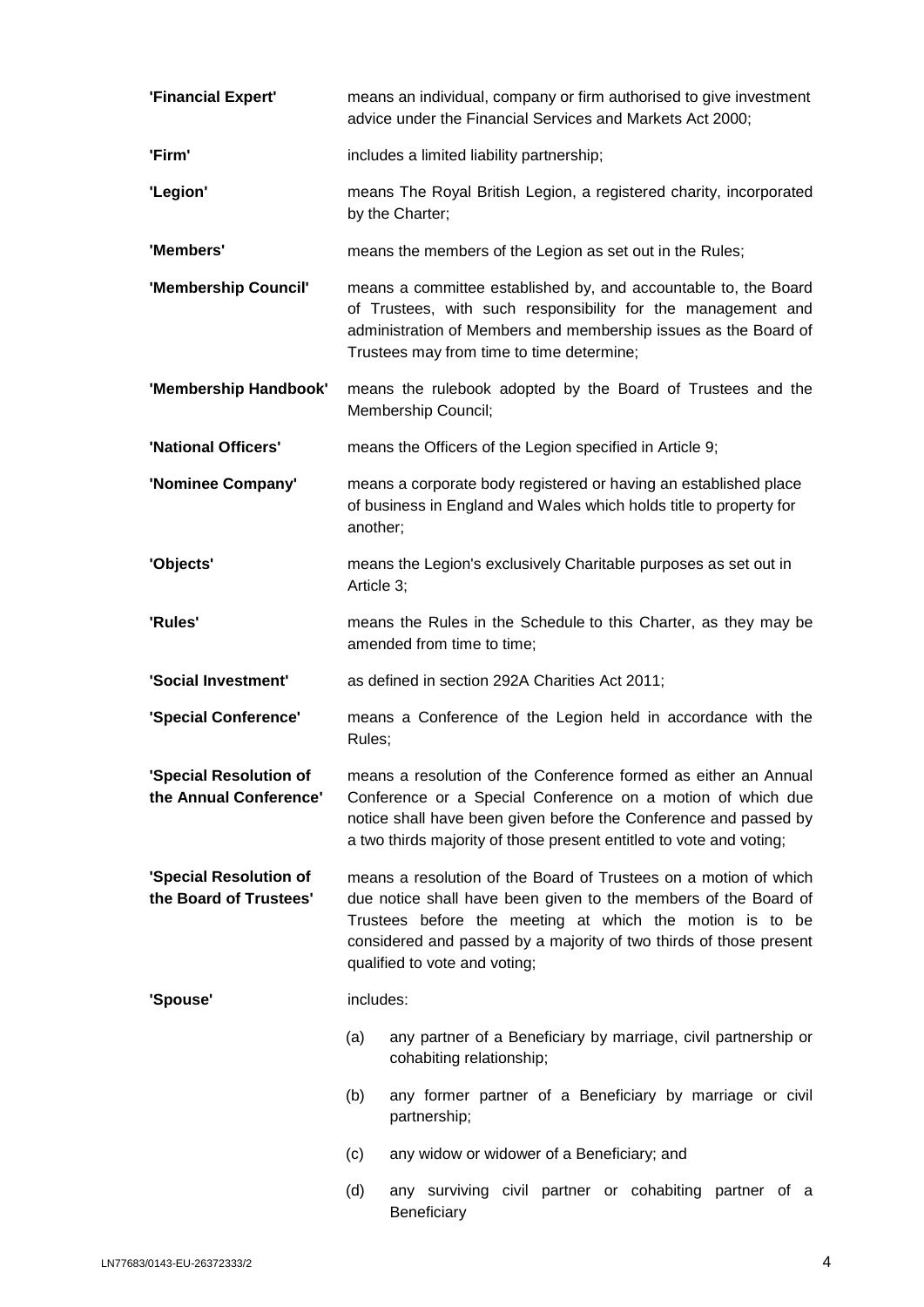For the avoidance of doubt, Spouse includes any former partner of a Beneficiary by reason of divorce or formal separation;

**'Standing Orders of Conference'** means the rules drafted by the Conference Committee in accordance with Article [11.2;](#page-9-2) and

- **'Taxable Trading'** means carrying on a trade or business on a continuing basis which is for the principal purpose of raising funds rather than for the purpose of actually carrying out the Objects, unless the profits of the Legion from that trade or business are exempt from tax by reason of any legislation from time to time in force.
- 2.2 In the Charter and the Rules, unless the context otherwise requires:
	- (a) references to an Act of Parliament are to that Act as amended or re-enacted from time to time and to any subordinate legislation made under it;
	- (b) use of the singular includes the plural and vice versa; and
	- (c) use of any gender includes the other genders.

## <span id="page-5-0"></span>3. **Objects**

The Objects for which the Legion has been established and incorporated are:

- (a) to relieve need, suffering and distress of Beneficiaries and their Dependants and to further the education of Beneficiaries and their Dependants;
- (b) to relieve need and protect the mental and emotional health of the Dependants of Beneficiaries who have died or been severely injured;
- (c) to relieve suffering, hardship and distress to Dependants caused by the absence of those serving in the Armed Forces;
- (d) to promote and support schemes for the resettlement, rehabilitation, retraining and sheltered employment of Beneficiaries and their Dependants; and
- (e) to promote the commemoration for the public benefit of those who have died whilst serving in the Armed Forces.

#### 4. **Powers**

The Legion has the power to do anything within the law which may promote or help to promote the Objects including (but without limitation) the power:

## **Operations**

- (a) to arrange for and assist Dependants to visit the graves of those who have fallen in service;
- (b) to publish a Legion magazine (whether in print, electronically or by other means);
- (c) to establish and run nursing, residential and convalescent homes for the benefit of Beneficiaries and/or their Dependants who are in need by reason of poverty, age, mental or physical ill-health and/or disability. This may include purchasing services from independent agencies and providing rest breaks for volunteer carers of Beneficiaries or Dependants;
- (d) to make grants or loans, with or without security, to Beneficiaries who are in need and their Dependants to help them find and keep their job or maintain their home;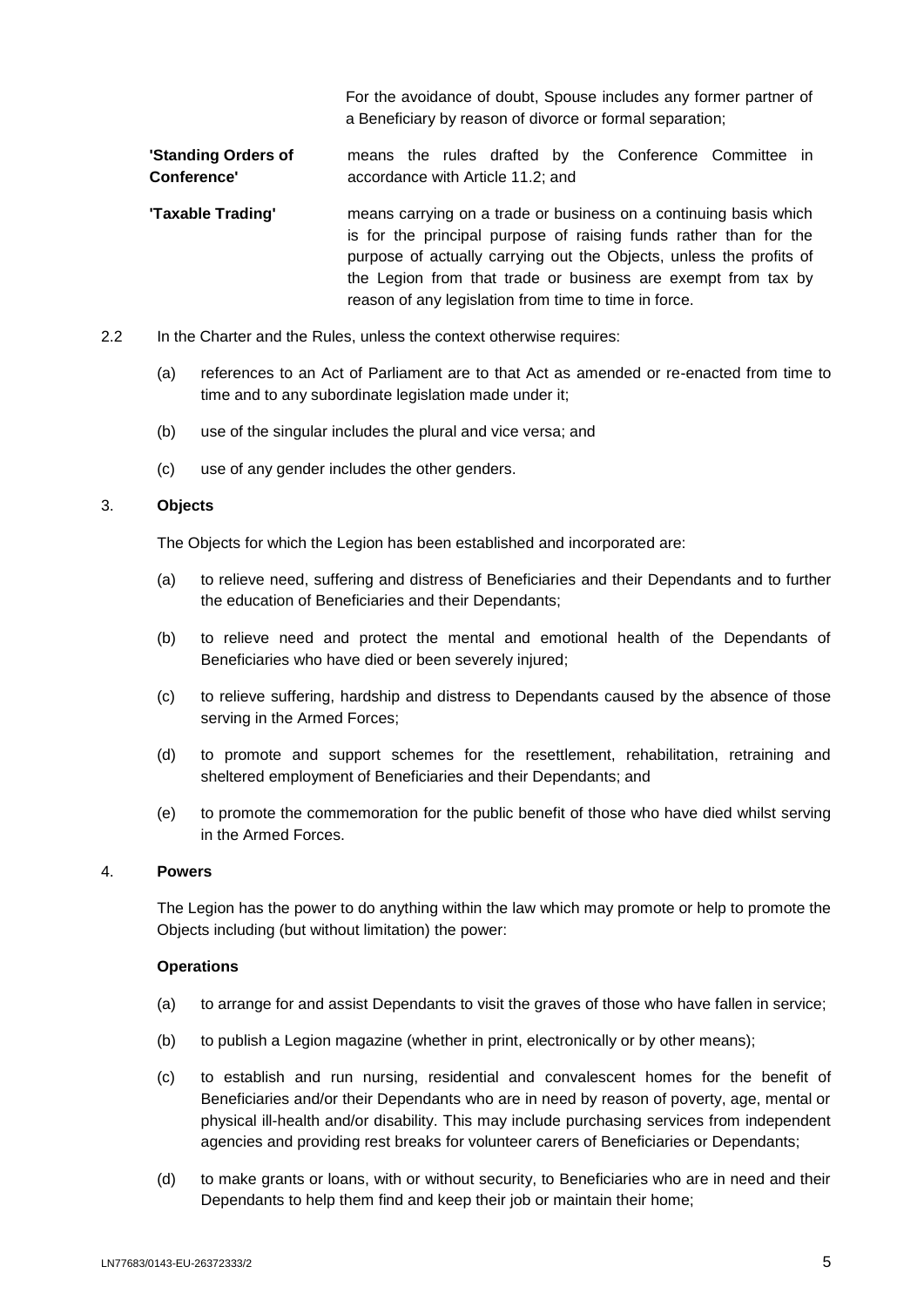(e) to organise Festivals of Remembrance, services and parades to perpetuate the memory of sacrifices made during service with the Armed Forces in war and peace;

# **Campaigning**

(f) to alone or with other organisations seek to influence public opinion and make representations to and seek to influence governmental and other bodies and institutions regarding the reform, development and interpretation of appropriate policies, legislation and regulations provided that all such activities shall be confined to those which a charity registered in England and Wales may properly undertake;

## **Working with other organisations**

- (g) to consult, advise, co-operate with or assist others;
- (h) to support, administer or establish other charities or other organisations;
- (i) to acquire and take over to such an extent as may be thought fit (and permitted by law) the assets, liabilities and undertakings of any person or body whatsoever;
- (j) to act as trustee of Charitable trusts jointly with one or more other trustees or, where it may legally do so, as sole corporate trustee;
- (k) to establish or acquire subsidiary companies (whether or not wholly owned by the Legion);
- (l) to amalgamate with any other bodies that are charitable and have objects similar to the Objects and that restrict the payment of any dividend or profit to, and the distribution of assets amongst, their members at least to the same extent as such payments are restricted under the Charter;

## **Fundraising**

- (m) to accept gifts and raise funds (but not by means of Taxable Trading);
- (n) to enter into any funding or other arrangement with any government or any other authority;
- (o) to administer and execute the trusts of any gift or transfer;

### **Finance**

- (p) to borrow and raise money;
- (q) to open and operate bank accounts and other facilities for banking in the name of the Legion;
- (r) to give security for loans or other obligations (but only in accordance with the restrictions imposed by the Charities Act);
- (s) to guarantee the performance of the contracts or obligations of any person or organisation and to give any warranties, indemnities, guarantees or undertakings on account of any covenants, promises, pledges, assurances or trusts that might be undertaken by the Legion or in connection with any agreement or arrangement whatsoever, whether or not the Legion is a party to the same;

#### **Reserves**

(t) to set aside funds for special purposes or as reserves against future expenditure;

#### **Property**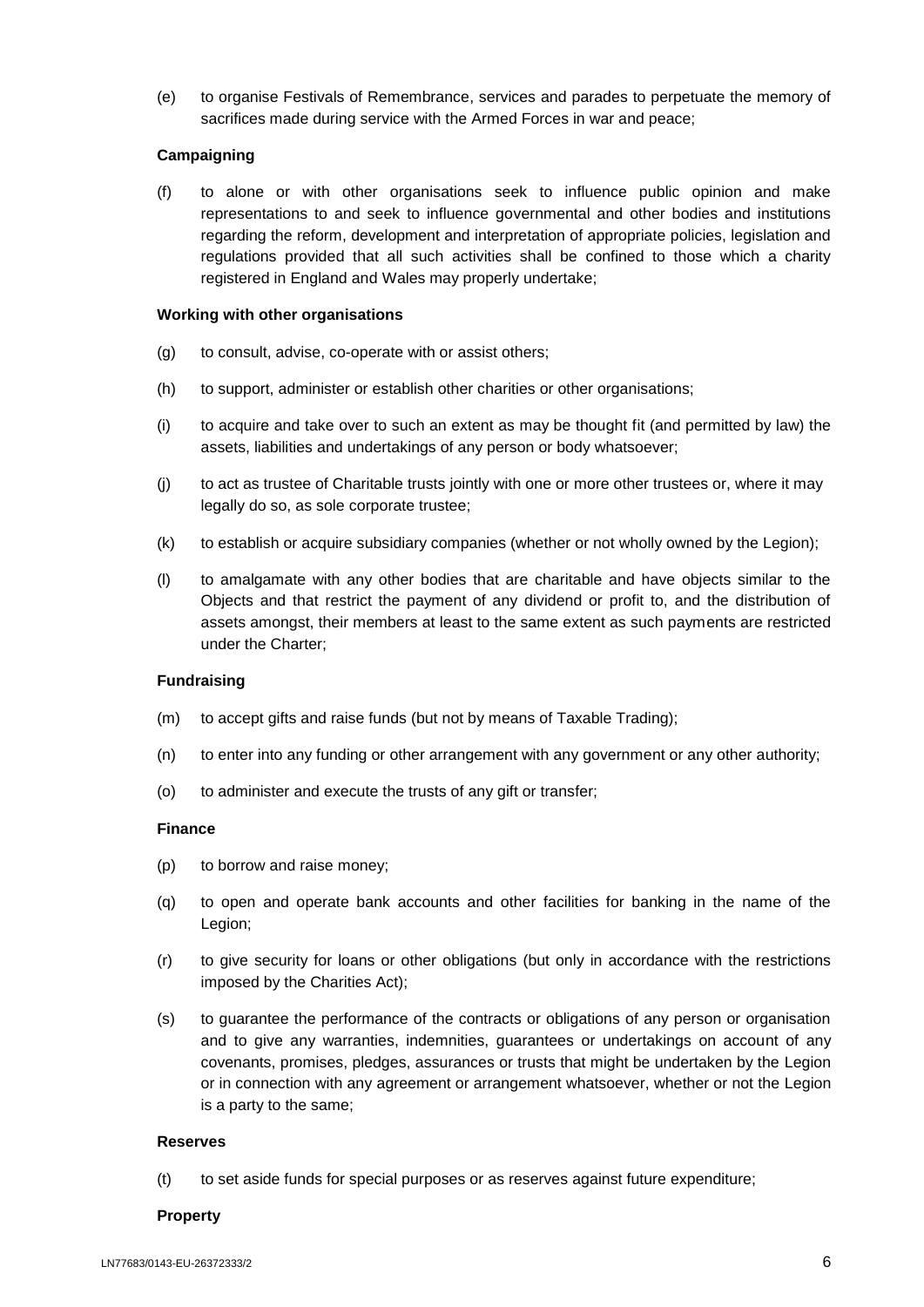- (u) to acquire, hire or charge property and/or any interest in, or relating to, land of such kind and on such terms and to appoint such advisers, surveyors, managers and builders and other advisers and contractors on such terms as the Board of Trustees shall determine;
- (v) to let, license or dispose of any interest in property of any kind (but only in accordance with the restrictions imposed by the Charities Act);

## **Investments**

- (w) to deposit or invest its funds in any manner as may be thought fit (including, but not limited to, the establishment of trading or other subsidiaries of any kind), but only after obtaining such advice from a Financial Expert as the Board of Trustees consider necessary and having regard to the suitability of investments and the need for diversification;
- (x) to delegate the management of investments to a Financial Expert, but only on terms that:
	- (i) the investment policy is set down in writing for the Financial Expert by the Board of Trustees;
	- (ii) the performance of the investments is reviewed regularly with the Board of Trustees;
	- (iii) the Board of Trustees is entitled to cancel the delegation arrangement at any time;
	- (iv) the investment policy and the delegation arrangement are regularly reviewed by the Board of Trustees;
	- (v) all payments due to the Financial Expert are on a scale or at a level that is agreed in advance and are notified promptly to the Board of Trustees on receipt; and
	- (vi) the Financial Expert must not do anything outside the powers of the Legion;
- (y) to arrange for investments or other property of the Legion to be held in the name of a nominee company acting under the direction of the Board of Trustees or of a Financial Expert acting under its instructions, and to pay any reasonable fee required;
- (z) to deposit documents and physical assets with any company registered or having a place of business in England or Wales as Custodian, and to pay any reasonable fee required;
- (aa) to make Social Investments in accordance with section 292B Charities Act, as if that section applied to the Legion. In carrying out Social Investments, the Board of Trustees will comply with the duties set out in section 292C Charities Act as if that section applied to the Legion;

## **Insurance**

(bb) to insure the property of the Legion (including, for the avoidance of doubt, any property not owned by the Legion but under its control) against any foreseeable risk and to take out other insurance policies to protect the Legion when required;

## **Trustee indemnity**

(cc) without prejudice to any indemnity to which the person concerned may otherwise be entitled and to the extent permitted by law, to indemnify Trustees and to purchase indemnity insurance for Trustees;

# **Staff and volunteers**

(dd) subject to Article [5,](#page-8-0) to employ officers, employers and workers and to engage consultants, advisers, agents and volunteers upon such terms and conditions as may be thought fit; and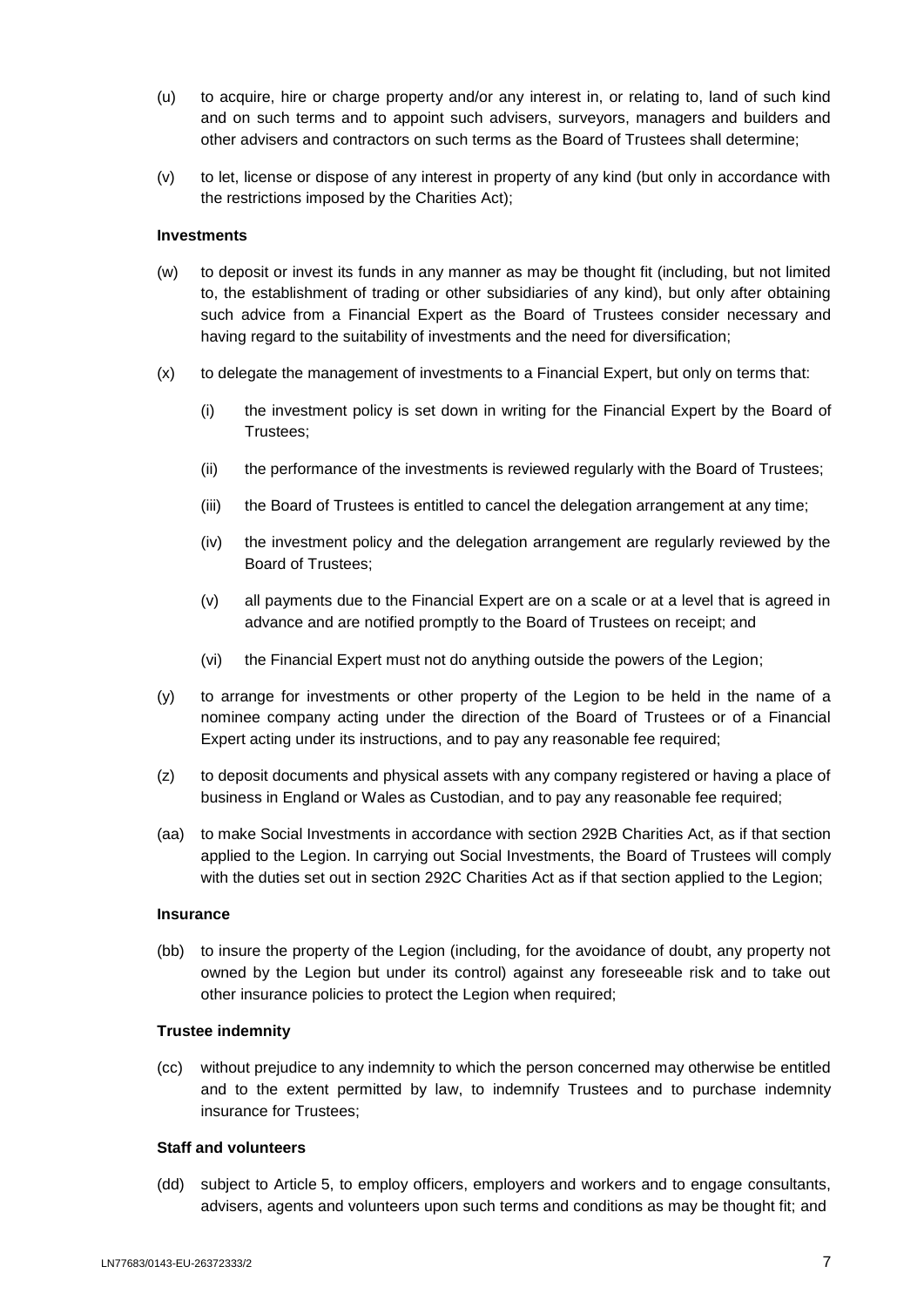(ee) to provide and contribute to pension and other death-in-service or other benefits for employees and former employees of the Legion and their dependants.

# <span id="page-8-0"></span>5. **Application of income and capital**

- 5.1 The property and funds of the Legion must be used only for promoting the Objects and do not belong to the Members but, subject to compliance with Article [6.1:](#page-8-1)
	- (a) Members may be paid interest at a reasonable rate on money lent to the Legion;
	- (b) Members may be paid a reasonable rent or hiring fee for property let or hired to the Legion;
	- (c) Members may receive charitable benefits on the same terms as any other person; and
	- (d) Members may receive reasonable and proper remuneration for any goods or services supplied to the Legion.
- 5.2 A Trustee or a Connected Person must not receive any payment of money or other material benefit (whether directly or indirectly) from the Legion except:
	- (a) interest at a reasonable rate on money lent to the Legion;
	- (b) a reasonable rent or hiring fee for property let or hired to the Legion;
	- (c) charitable benefits on the same terms as any other person;
	- (d) reimbursement of reasonable out-of-pocket expenses (including hotel and travel costs) actually incurred in running the Legion;
	- (e) the benefit of indemnity insurance as permitted by the Charities Act;
	- (f) an indemnity in respect of any liabilities properly incurred in running the Legion (including the costs of a successful defence to criminal proceedings); and
	- (g) in exceptional cases, other payments or benefits (but only with the written consent of the Charity Commission in advance).
- <span id="page-8-2"></span>5.3 No Trustee or Connected Person may be employed by the Legion except in accordance with Article [5.2\(g\),](#page-8-2) but any Trustee or Connected Person may enter into a written contract with the Legion to supply goods or services in return for a payment or other material benefit, but only if:
	- (a) the goods or services are actually required by the Legion, and the Trustees decide that it is in the best interests of the Legion to enter into such a contract;
	- (b) the nature and level of the consideration is no more than is reasonable in relation to the value of the goods or services and is set in accordance with the procedure in Article [6.1;](#page-8-1) and
	- (c) fewer than half of the Trustees are subject to such a contract in any financial year.

# 6. **Conflicts of interest and loyalty**

- <span id="page-8-1"></span>6.1 Subject to Article [6.2,](#page-9-3) any Trustee who becomes a Conflicted Trustee in relation to any matter must:
	- (a) declare the nature and extent of his interest before discussion begins on the matter;
	- (b) withdraw from the meeting for that item after providing any information requested by the Trustees;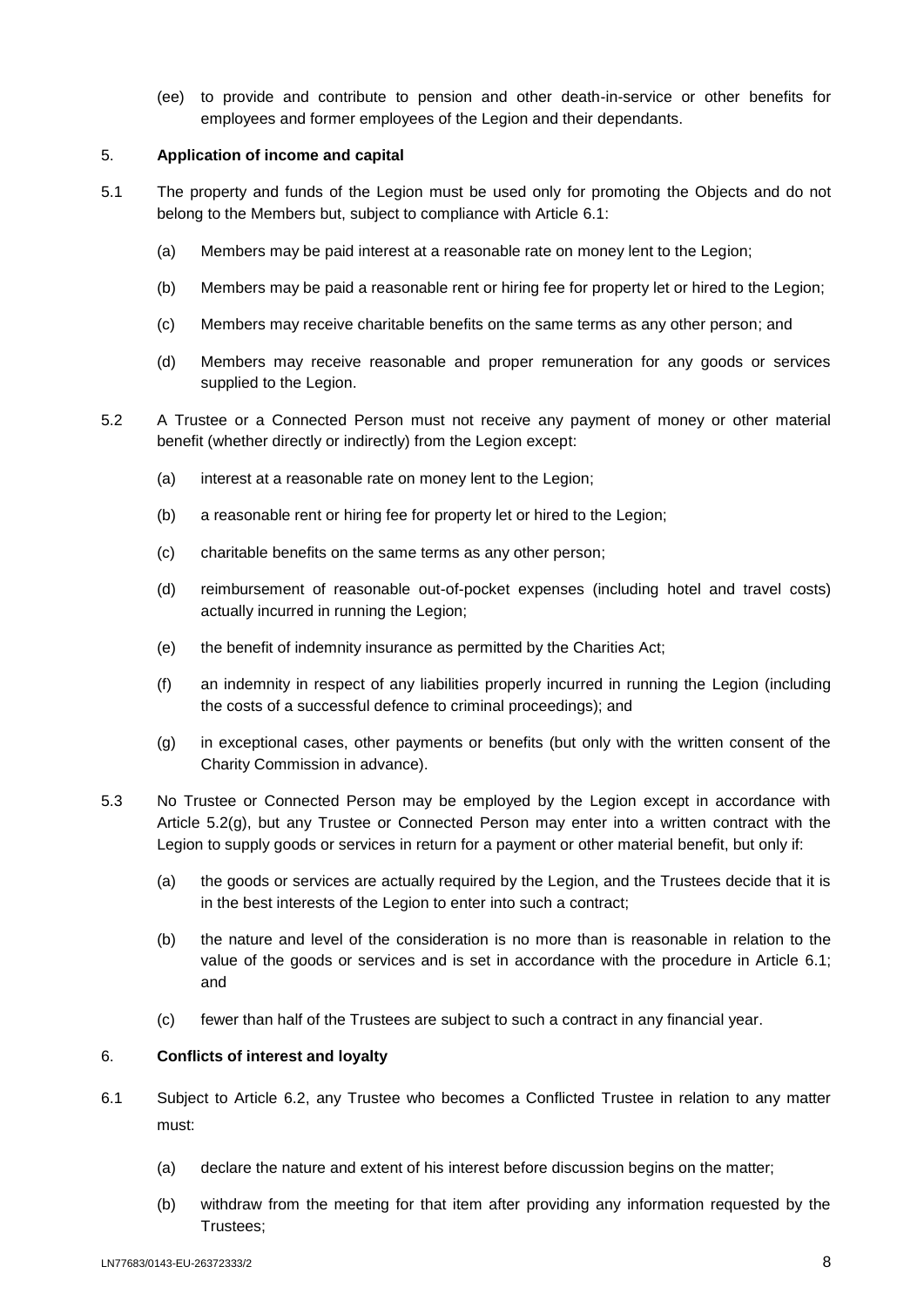- (c) not be counted in the quorum for that part of the meeting; and
- (d) be absent during the vote and have no vote on the matter.
- <span id="page-9-3"></span>6.2 When any Trustee is a Conflicted Trustee, the Trustees who are not Conflicted Trustees, if they form a quorum without counting the Conflicted Trustee and are satisfied that it is in the best interests of the Legion to do so, may by resolution passed in the absence of the Conflicted Trustee authorise the Conflicted Trustee, notwithstanding any conflict of interest or duty which has arisen or may arise for the Conflicted Trustee, to:
	- (a) continue to participate in discussions leading to the making of a decision and/or to vote;
	- (b) disclose to a third party information confidential to the Legion;
	- (c) take any other action not otherwise authorised which does not involve the receipt by the Conflicted Trustee or a Connected Person of any payment or material benefit from the Legion; or
	- (d) refrain from taking any step required to remove the conflict.

# 7. **Membership**

The Legion shall have the types of membership as set out in the Rules.

# 8. **Patron**

There shall be a Patron of the Legion.

# <span id="page-9-1"></span>9. **National Officers**

The National Officers shall be the National President, National Chairman and National Vice-Chairman of the Legion. The National Chairman and the National Vice-Chairman shall be elected by the members. The National President shall be appointed by the Board of Trustees.

## <span id="page-9-0"></span>10. **Board of Trustees**

The Legion shall have a Board of Trustees as its governing body. The majority of the Board of Trustees is elected by the members. The Rules set out its composition, functions and powers.

## 11. **Conferences of the Legion**

- 11.1 The Legion will hold conferences at times and places determined in accordance with the Rules.
- <span id="page-9-2"></span>11.2 The Conference Committee shall draft the Standing Orders of Conference which shall be approved by the Board of Trustees. The Standing Orders of Conference shall set out the powers and duties of the conferences, the nature of the business they will transact, the rights of representation and the manner in which conferences shall proceed.

# 12. **Structure of the Legion**

The structure of the Legion will be as prescribed by the Board of Trustees in accordance with the Rules and the Membership Handbook.

## 13. **Branches**

The Legion will have Branches, whose constitution, functions, powers and conditions of operation are set out in the Rules and the Membership Handbook.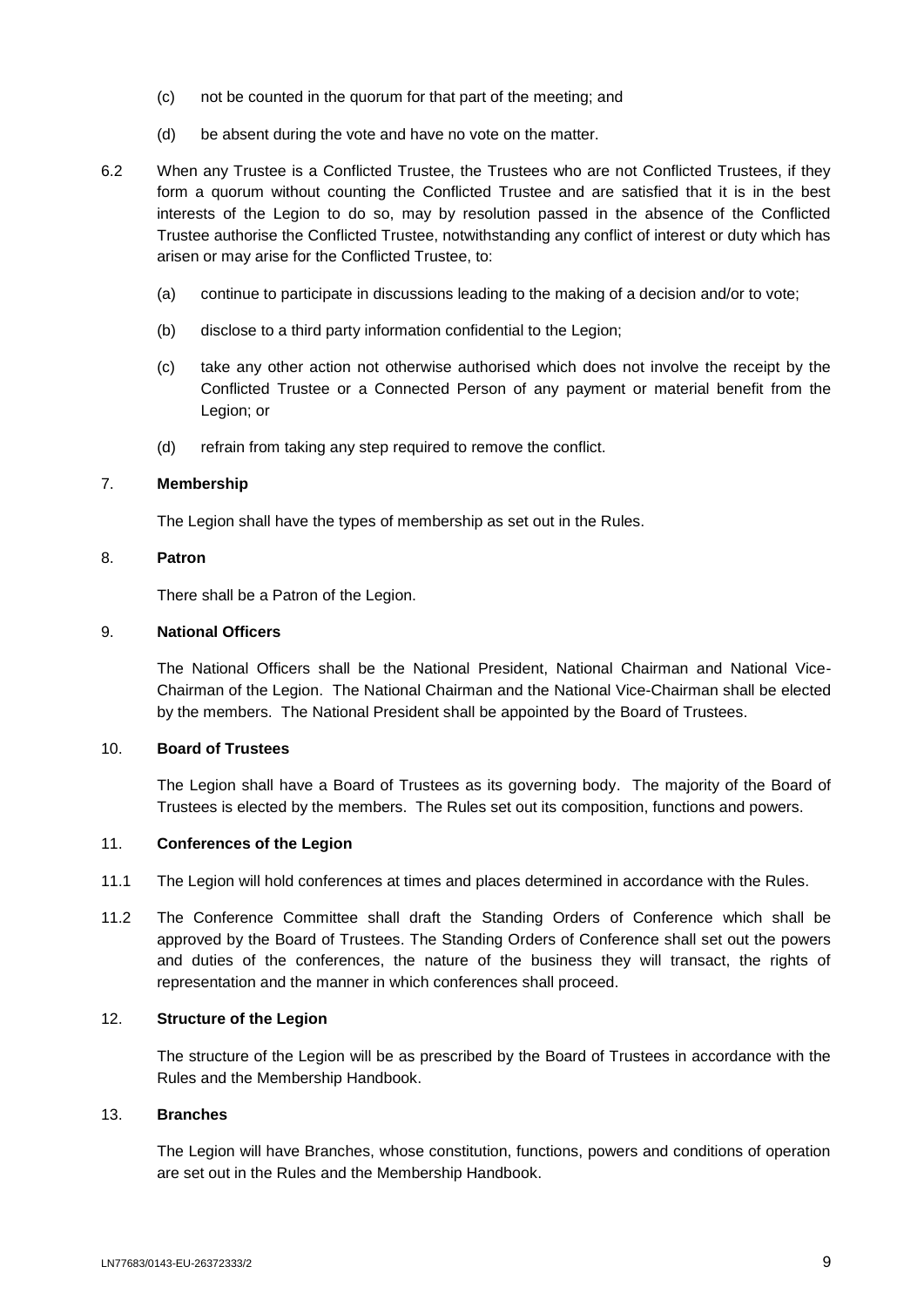# 14. **Rules**

- 14.1 The Rules in the Schedule to this Charter will be the Rules of the Legion until any or all of the Rules are revoked, altered or added to by a Special Resolution of the Board of Trustees. Any amendment to a Rule must not conflict with the Charter which shall always prevail.
- 14.2 Conferences, the Board of Trustees, Branches, individual members and administrative structures of the Legion must in all circumstances act in accordance with the Charter and the Rules.

# 15. **Amendment to Charter**

The Charter may from time to time be altered, added to or revoked by a Special Resolution of an Annual Conference that has been subsequently ratified by a Special Resolution of the Board of Trustees. However, the change will not take effect unless allowed by Us, Our Heirs or Successors in Council. This Article will apply to this Charter, and to any Supplemental Charter, that is altered, added to or revoked. The change will not affect the validity of anything done under this Charter, or any Supplemental Charter, before the date on which the amendment comes into effect, but thereafter this Charter and any Supplemental Charter will operate as though their amended form had been the original.

# 16. **Surrender of Charter**

- <span id="page-10-0"></span>16.1 The Board of Trustees may decide to surrender the Charter or any Supplemental Charter and dissolve the Legion with:
	- (a) the agreement of at least five-sixths of the Branches whose representatives are voting at a Special Conference called for that purpose; and
	- (b) the approval of Us, Our Heirs or Successors in Council and on such terms as We or they may consider fit.
- 16.2 In the event of a decision in accordance with Article [16.1,](#page-10-0) the Board of Trustees will wind up the affairs of the Legion and in such winding up must realise the whole of the Legion's assets. After discharging all lawful liabilities, the assets (if any) remaining must be applied in one or more of the following ways:
	- (a) by transfer to one or more other bodies established for exclusively Charitable purposes within, the same as or similar to the Objects;
	- (b) directly for the Objects or for Charitable purposes which are within or similar to the Objects;
	- (c) in such manner as We, Our Heirs or Successors in Council and the Charity Commission approve in writing in advance.

# 17. **Construction**

On behalf of Our Heirs, Successors and Us, We confirm that these documents will be wholly valid and effective in law according to their literal and intended meaning, and will be taken and understood in the most favourable sense for the best advantage of the Legion, both in Our Courts of Record and elsewhere by all judges, justices, Officers, Ministers and all other subjects of Ours, Our Heirs and Successors, despite any oversights, mistakes or other omission, fault or inconsistency.

# **WITNESSED by me at Westminster on this 30th day of May in the fifty-second year of our reign**

# **BY WARRANT UNDER THE QUEEN'S SIGN MANUAL**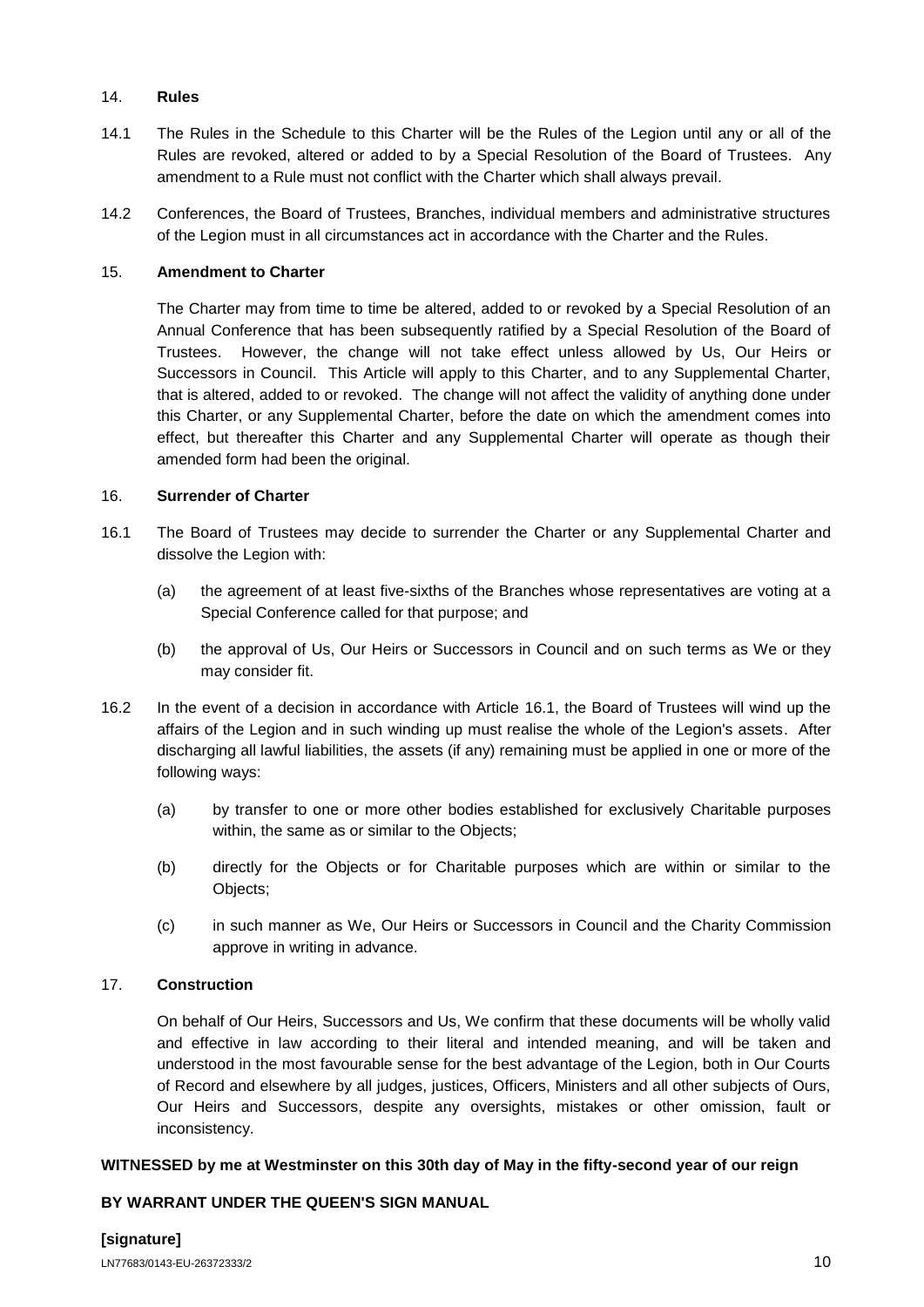# **THE SCHEDULE**

# **RULES OF THE ROYAL BRITISH LEGION**

# **MEMBERSHIP OF THE LEGION**

# 1. **Classes of and qualification for membership**

The Legion shall have the following classes of membership:

# 1.1 **Members of the Legion**

People eligible to be Members are men and women over 17 who support the Objects and commit themselves to take an active part in promoting them.

# 1.2 **Life Members of the Legion**

- (a) Life Members are those whose services to the Legion, in the opinion of the National Chairman, merit this honour and are awarded it.
- (b) Life Members also include people who were admitted to Life Membership before 9 June 1962 on payment of a lump sum in lieu of all future annual fees and subscriptions.
- (c) Life Members also include members of the Women's Section awarded Women's Section Life Membership before 30 September 2016.

# 1.3 **Youth Members**

People eligible to be Youth Members are aged over 12 but under 18 who support the Objects.

# 2. **Admission to Membership**

- 2.1 Membership shall be open to anyone, other than conscientious objectors, who qualify for a particular class of membership.
- 2.2 Application for membership as a Member or Youth Member must be in a form specified by the Board of Trustees from time to time.
- 2.3 Every Member must be a member of at least one Branch.
- 2.4 The Membership Council shall, acting under delegated authority from the Board of Trustees, determine all questions relating to the admission, termination or re-categorisation of membership.
- 2.5 A Branch Committee may raise an objection with its County/District Committee through the County/District Membership Support Officer should it wish not to admit a new member into the Branch.

# 3. **Register of Members**

The Legion shall maintain the Central Register. Each Branch must notify its Membership Support Officer of any changes to its membership as soon as is reasonably practicable.

# 4. **Membership fees and Branch subscriptions**

- 4.1 Every Member, excluding Youth Members, Life Members and Members awarded a National Certificate of Appreciation, must pay an annual membership fee to the Legion for each branch of which they are a member. Youth members must pay a joining fee to the Legion.
- 4.2 The Annual Conference determines the annual membership fees and youth joining fees from time to time, to take effect at the beginning of the Legion's next Corporate Financial Year.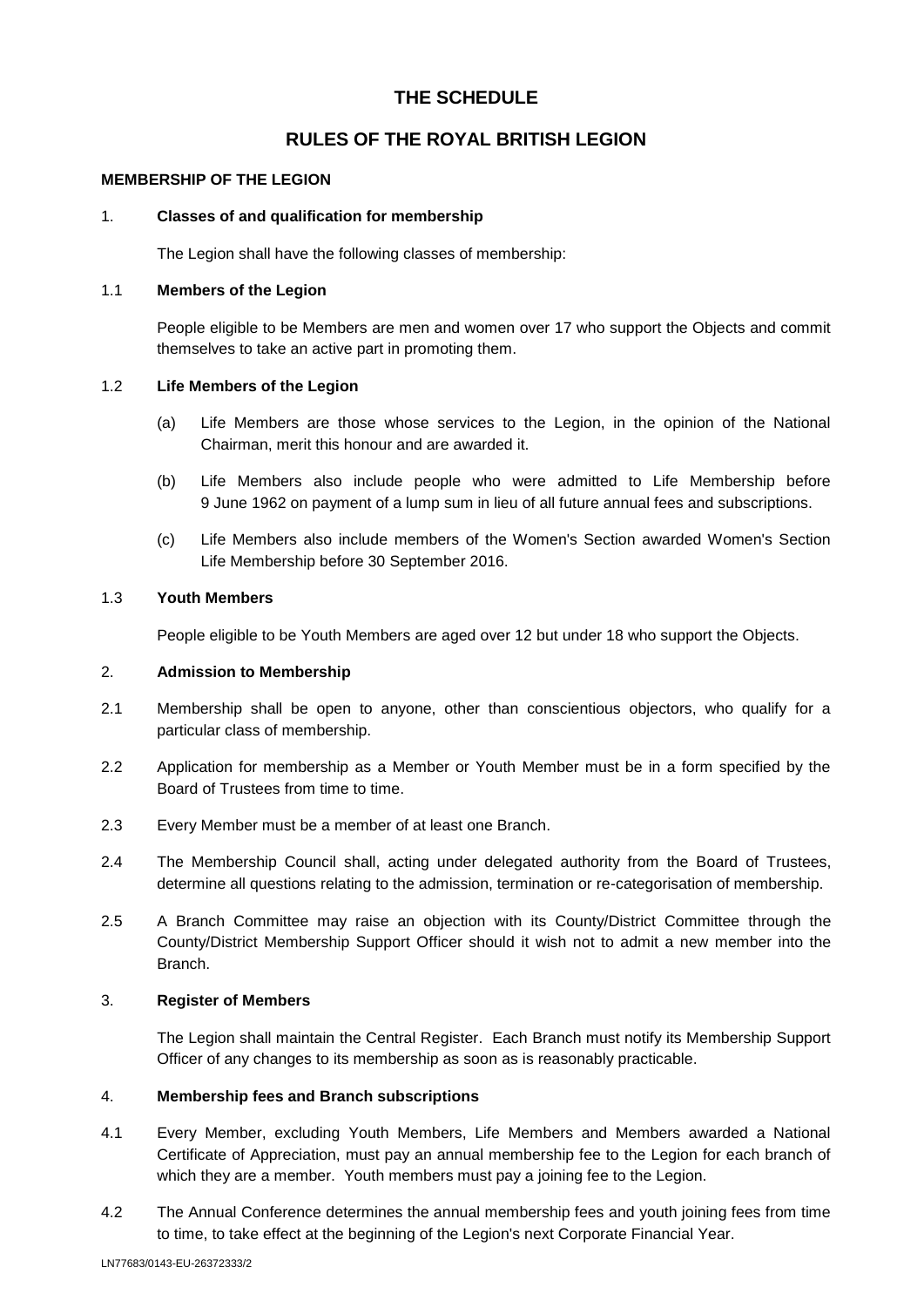- 4.3 Additionally, each Branch may set an annual Branch subscription payable by every Member of its Branch except Youth Members.
- 4.4 Any Member whose membership fee or Branch subscription is three months in arrears will, unless Rule [4.5](#page-12-0) applies, cease to be a Member of that Branch, and his name must be removed from the Central Register.
- <span id="page-12-0"></span>4.5 A Member who can prove, each year, that he is unable, for whatever reason, to keep paying his membership fee and Branch subscription may be permitted by the Branch Committee to remain a Member, despite non-payment of such fee and subscription, on terms set by that Branch Committee. The Branch is responsible for providing, solely from the Branch subscriptions paid by other members of that Branch, the membership fee due in respect of any Member so excused.

# **THE BOARD OF TRUSTEES**

# 5. **Composition and selection of the Board of Trustees**

- 5.1 The Board of Trustees consists of the following:
	- (a) National Chairman;
	- (b) National Vice-Chairman;
	- (c) Up to 7 Elected Trustees;
	- (d) Up to 6 Appointed Trustees; and
	- (e) the Women's Section Chairman.
- <span id="page-12-1"></span>5.2 The Board of Trustees shall from time to time determine an appropriate selection process for all prospective members of the Board of Trustees, including but not limited to, meeting the essential requirements of any role description and eligibility criteria.

# 6. **National Chairman and National Vice-Chairman**

- 6.1 Subject to Rule [5.2,](#page-12-1) the National Chairman and the National Vice-Chairman are elected by ballot of all Voting Branches in accordance with procedures determined by the Board of Trustees from time to time.
- 6.2 Subject to Rule [5.2,](#page-12-1) Voting Branches may nominate one Member or Life Member as a candidate for election as National Chairman and National Vice-Chairman in each year in which an election is to be held.

# 7. **Elected Trustees**

- <span id="page-12-2"></span>7.1 Subject to Rule [5.2,](#page-12-1) Elected Trustees are elected by ballot of all Voting Branches in accordance with procedures determined by the Board of Trustees from time to time.
- 7.2 Subject to Rule [5.2,](#page-12-1) Voting Branches may nominate one Member or Life Member as a candidate for election to the Board of Trustees in each year in which an election is to be held.

# 8. **Appointment of Appointed Trustees**

Subject to Rule [5.2,](#page-12-1) Appointed Trustees are appointed by the Board of Trustees.

# 9. **Tenure of the Board of Trustees**

9.1 Unless Rule [9.5](#page-13-0) shall apply: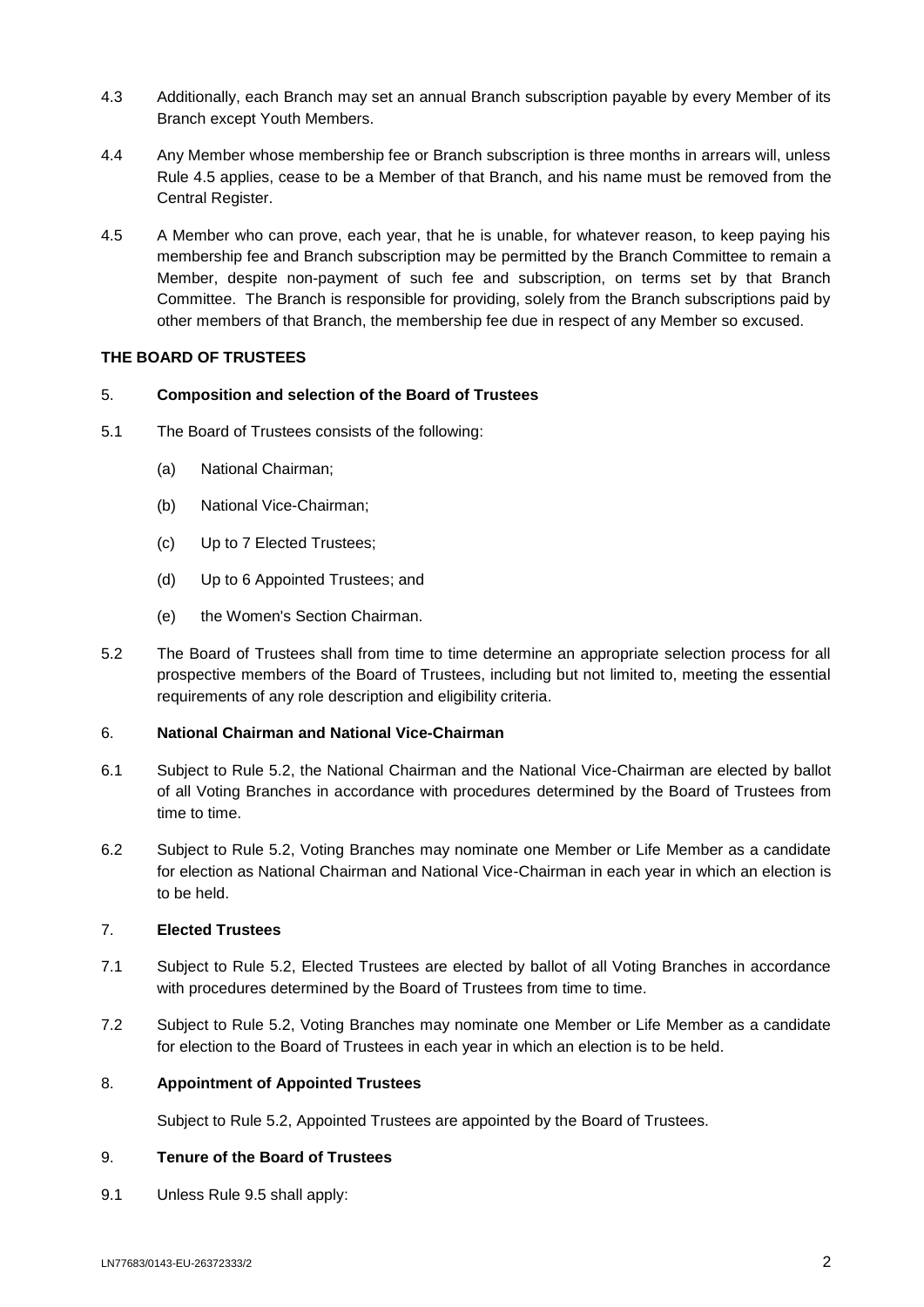- (a) the National Chairman and National Vice-Chairman shall serve from the close of Annual Conference immediately following their election until the close of Annual Conference three years later;
- (b) Elected Trustees shall serve from the close of Annual Conference immediately following their election until the close of Annual Conference three years later; and
- (c) Appointed Trustees shall serve for the term specified in their appointment, which shall be no longer than three years.
- 9.2 Members of the Board of Trustees whether elected, appointed or a combination of both, may serve no more than three terms and one Partial Term. They may additionally serve a term as National Vice-Chairman and a term as National Chairman.
- 9.3 The National Chairman is not eligible for re-election or re-appointment to any position on the Board of Trustees.
- 9.4 The National Vice-Chairman is not eligible for re-election or re-appointment to any position on the Board of Trustees except he may be elected National Chairman.
- <span id="page-13-0"></span>9.5 A Trustee's term of office automatically terminates if:
	- (a) he is prohibited by law from acting as a charity trustee (including by virtue of the Charities Act);
	- (b) the Trustees reasonably believe that he is incapable, whether mentally or physically, of managing his own affairs;
	- (c) he is absent without permission, whether given in advance or subsequently, from two consecutive meetings of the Trustees;
	- (d) he resigns by written notice to the Trustees (but only if at least two Trustees will remain in office); or
	- (e) the Trustees resolve by Special Resolution that, in their reasonable opinion, the Trustee in question has acted in a way that is contrary to the Objects or he is unable to carry out properly the duties of a Trustee.
- 9.6 Any vacancy occurring among the Elected Trustees, the National Chairman or the National Vice-Chairman shall be filled, for the remainder of its term, by the unelected candidate who polled the next largest number of votes in the election at which the elected person who caused the vacancy was elected. Should there be no such candidate and the remainder of the term for the position in question is:
	- (a) less than 15 months, a suitable Member or Life Member may be co-opted by the Board of Trustees for the unexpired period of the term; this would constitute a Partial Term for the person concerned; and
	- (b) more than 15 months, an election shall be held in accordance with Rule [7.1.](#page-12-2)

# 10. **Powers and duties of the Board of Trustees**

- 10.1 Subject to the provisions of the Rules, the affairs of the Legion are to be managed and administered by the Board of Trustees.
- 10.2 The Board of Trustees has the right to use all powers of the Legion except where the Charter or these Rules state that these must be exercised by Annual Conference. In particular, the Trustees have the following powers in the administration of the Legion in their capacity as trustees: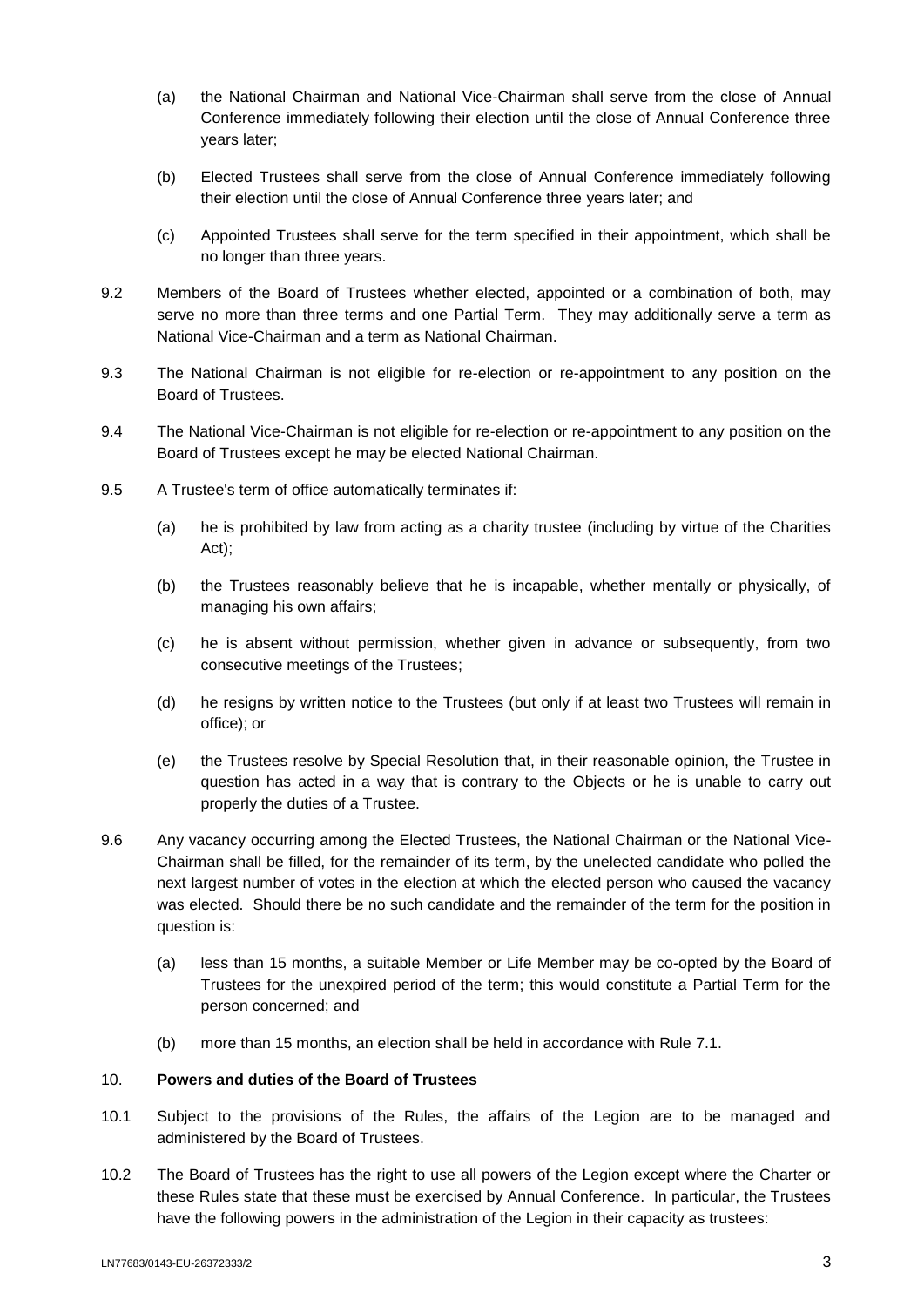- (a) to authorise any person on behalf of the Board of Trustees, whether a Member or not, to examine any or all of the deeds, documents, books or accounts of a County/District Committee or a Branch; to audit such accounts; and at any time to visit a meeting of any Branch or Branch Committee;
- (b) to authorise and pay any reasonable expenditure for carrying out its duties. This includes the proper and reasonable expenses of the Board of Trustees and its committees, the payment of salaries, wages, pensions and superannuation of the Legion's employees after necessary deductions, and any other expenditure on functions specified in the Rules or elsewhere;
- (c) to delegate any of their functions (including functions relating to the Legion's role as trustee of any charitable trust) to committees or in accordance with Rule [12;](#page-14-0) and
- (d) to make standing orders, rules and/or regulations consistent with the Charter to govern the administration of the Legion.
- 10.3 It is the duty of the Board of Trustees to decide all questions of policy and administration connected with the Legion, having due regard to the recommendations (if any) of Annual Conference, and to determine any questions that fall outside the scope of the Rules.

# 11. **Proceedings of the Board of Trustees**

- 11.1 The Board of Trustees is to meet for business as often as necessary and may make such regulations for convening and conducting its meetings as it thinks fit, and may from time to time alter or revoke the regulations.
- 11.2 The quorum for a meeting of the Board of Trustees shall, unless otherwise resolved by the Board of Trustees, be eight.
- 11.3 A resolution (other than a Special Resolution of the Board of Trustees) signed by a majority of the Board of Trustees (other than a Conflicted Trustee who has not been authorised to vote) shall be as valid and effective as if it had been passed at a meeting of the Board of Trustees duly convened and held. Any such resolution may consist of several documents in the like form each signed or approved on behalf of one or more Trustees (including by email or electronic means) and will be passed on the date of the last signature, email or other electronic confirmation.
- 11.4 An act, proceeding or resolution of the Board of Trustees may not be invalidated or questioned because of any vacancy in its membership, or because a Trustee's appointment or election is disqualified or irregular, or because notice of a meeting was accidentally not given to or not received by any Trustee or Trustees.

## <span id="page-14-0"></span>12. **Delegation and committees**

- 12.1 Subject to the Charter and these Rules, the Trustees may delegate any of the powers which are conferred on them under the Charter and these Rules:
	- (a) to such person or committee;
	- (b) by such means (including by power of attorney);
	- (c) to such extent;
	- (d) in relation to such matters; and
	- (e) on such terms and subject to such conditions

as they on each occasion think fit provided that the Trustees shall exercise reasonable supervision of such delegates.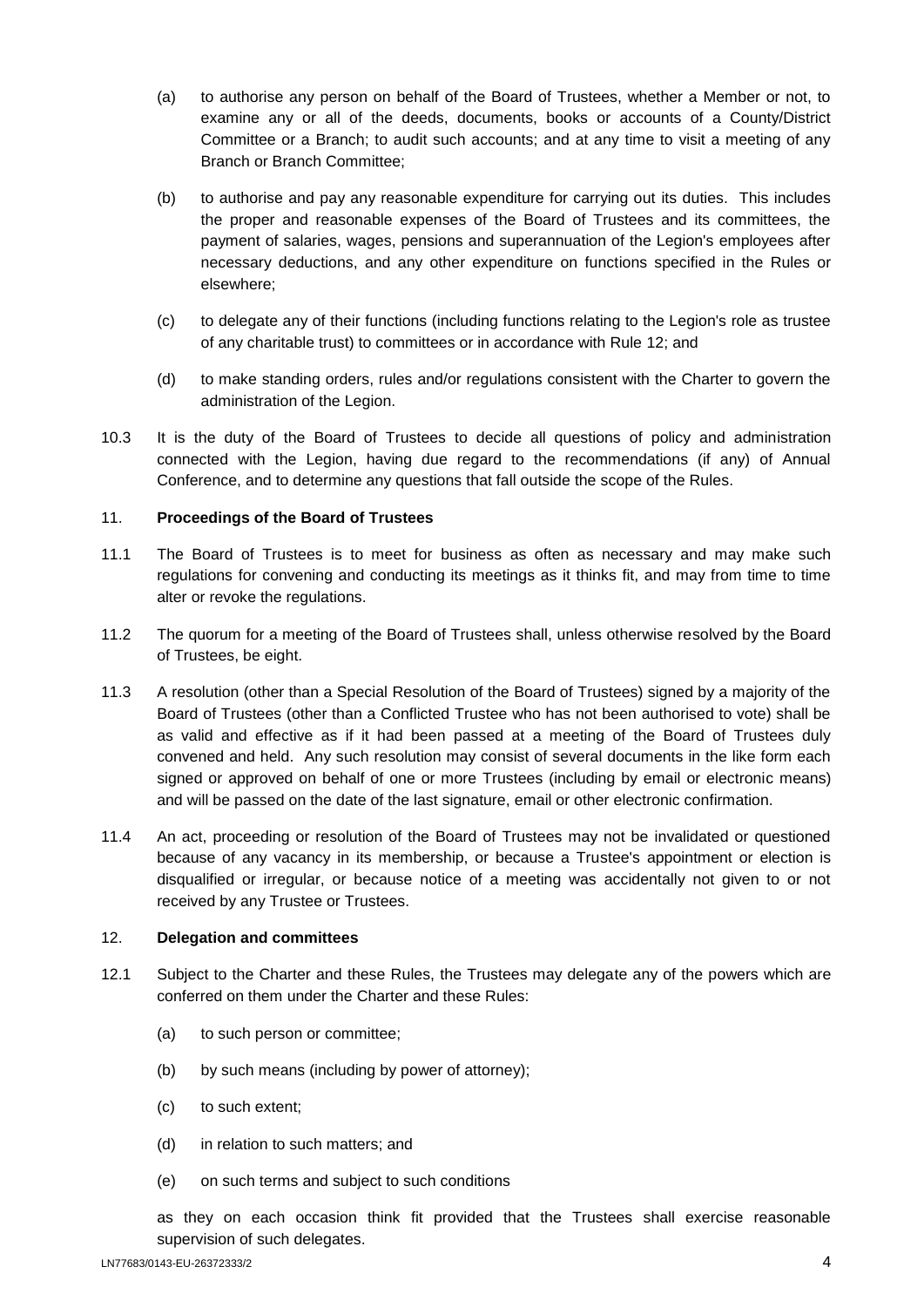- 12.2 If the Trustees so specify, any such delegation may authorise further delegation of the Trustees' powers by any person to whom they are delegated.
- 12.3 The Trustees may revoke or vary any delegation in whole or in part.
- 12.4 The Board of Trustees will appoint a committee known as the Membership Council and may, from time to time:
	- (a) appoint such other committees as are necessary to manage the affairs of the Legion;
	- (b) delegate such of its powers and duties to these committees as it thinks fit in accordance with this Rule [12](#page-14-0) and bring such delegation to an end at any time;
	- (c) make regulations and terms of reference as needed for the establishment and operation of such committees; and
	- (d) alter or revoke such regulations.

## 13. **National President**

- 13.1 The National President shall be appointed by the Board of Trustees for a three year term.
- 13.2 The National President, although not a member of the Board of Trustees, is entitled to attend and speak but not propose, second or vote on a resolution at meetings of the Board of Trustees or Annual Conference.
- 13.3 The National President shall not be entitled to attend Annual Conference as a Branch or County/District delegate.

## **ANNUAL CONFERENCE**

# <span id="page-15-0"></span>14. **The Annual Conference**

- 14.1 The Legion must hold a conference each calendar year, to be known as the Annual Conference.
- 14.2 The Annual Conference is held over a two-day weekend preceding the Spring Bank Holiday or at another time of its choice, normally at a place to be decided by the Annual Conference four years previously save that the Board of Trustees may determine an alternative date or location.

## 15. **Attendance at Annual Conference**

- 15.1 Each Voting Branch is entitled to send one delegate to the Annual Conference, and any Voting Branch with a total of more than 300 Members and Life Members, as recorded on the Central Register at the date of receipt by the Director General of the application for delegate credentials, may send a second delegate. Those Voting Branches with more than 1000 members may send further delegates calculated on the basis of one additional delegate for every 500 members over 1000 (as recorded on the Central Register).
- 15.2 All Voting Branch delegates must be Members or Life Members.
- 15.3 Voting Branch delegates shall be entitled to attend, speak and vote at the Annual Conference.
- 15.4 Each County/District Committee is entitled to send one delegate to the Annual Conference. This delegate has the right to speak in the course of any discussion there, whether on a motion or otherwise, but is not entitled to vote.
- 15.5 Trustees and members of the Membership Council may attend the Annual Conference and speak in any discussion there, but are not entitled to vote or to attend as the delegate of any Branch or County/District.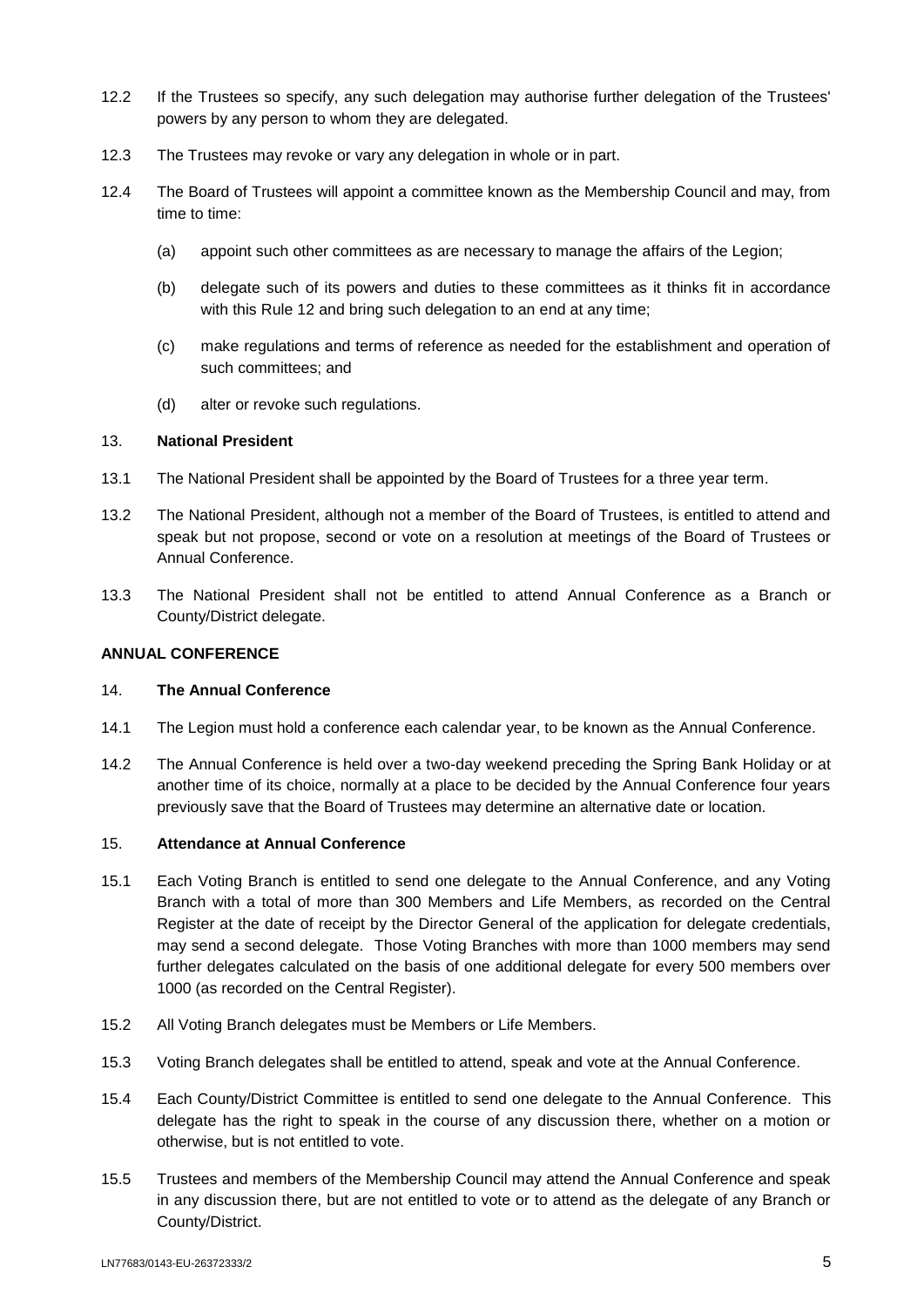15.6 Members of the Legion's Executive Board may, if so invited by the Chairman of Annual Conference, speak on any point of information, but are not entitled to propose, second nor speak for or against any Charter Motion or Motion. Neither may they vote or attend as the delegate of any Branch or County/District.

# 16. **Conduct and business of the Annual Conference**

- 16.1 The National President shall preside at the opening of the Annual Conference.
- 16.2 The National Chairman or, in his absence, the National Vice-Chairman is to be the Chairman of the Annual Conference.
- 16.3 The business of the Annual Conference of the Legion comprises:
	- (a) presentation of reports and accounts for the past year;
	- (b) the Director General's address to Annual Conference;
	- (c) consideration of Motions proposing amendments to the Charter;
	- (d) consideration of issues of general policy raised by way of Motion by the Board of Trustees or County/District Conferences or overseas or non-territorial Branches; and
	- (e) nominations for membership of the Conference Committee.
- 16.4 All decisions of the Annual Conference must be reached solely by the votes of the Voting Branch delegates who are both present and voting. The quorum for Annual Conference shall be determined by the Conference Committee.

# 17. **Conference Committee**

- 17.1 The Board of Trustees will appoint the Conference Committee to prepare the business of the Annual Conference in accordance with these Rules and draw up Standing Orders for the conduct of such business. These may include Standing Orders regulating the content of motions and the way they are drafted for consideration by Annual Conference.
- 17.2 The Conference Committee will comprise:
	- (a) one member of the Board of Trustees;
	- (b) two members of the Membership Council nominated by the Chairman of the Membership Council; and
	- (c) three Members or Life Members appointed by Annual Conference.
- 17.3 Members of the Conference Committee nominated by Annual Conference shall serve for three years and Annual Conference shall nominate a replacement Member or Life Member at the Annual Conference immediately preceding the end of an existing member's tenure.
- 17.4 Members of the Conference Committee shall be eligible for re-appointment or re-nomination, but no person shall serve more than three terms, a term being at least one year but no longer than three years.

## <span id="page-16-0"></span>18. **Special Conference**

18.1 A Special Conference may be convened by a Special Resolution of the Board of Trustees in order to address any urgent business which in the opinion of the Board of Trustees is of material significance to the Objects.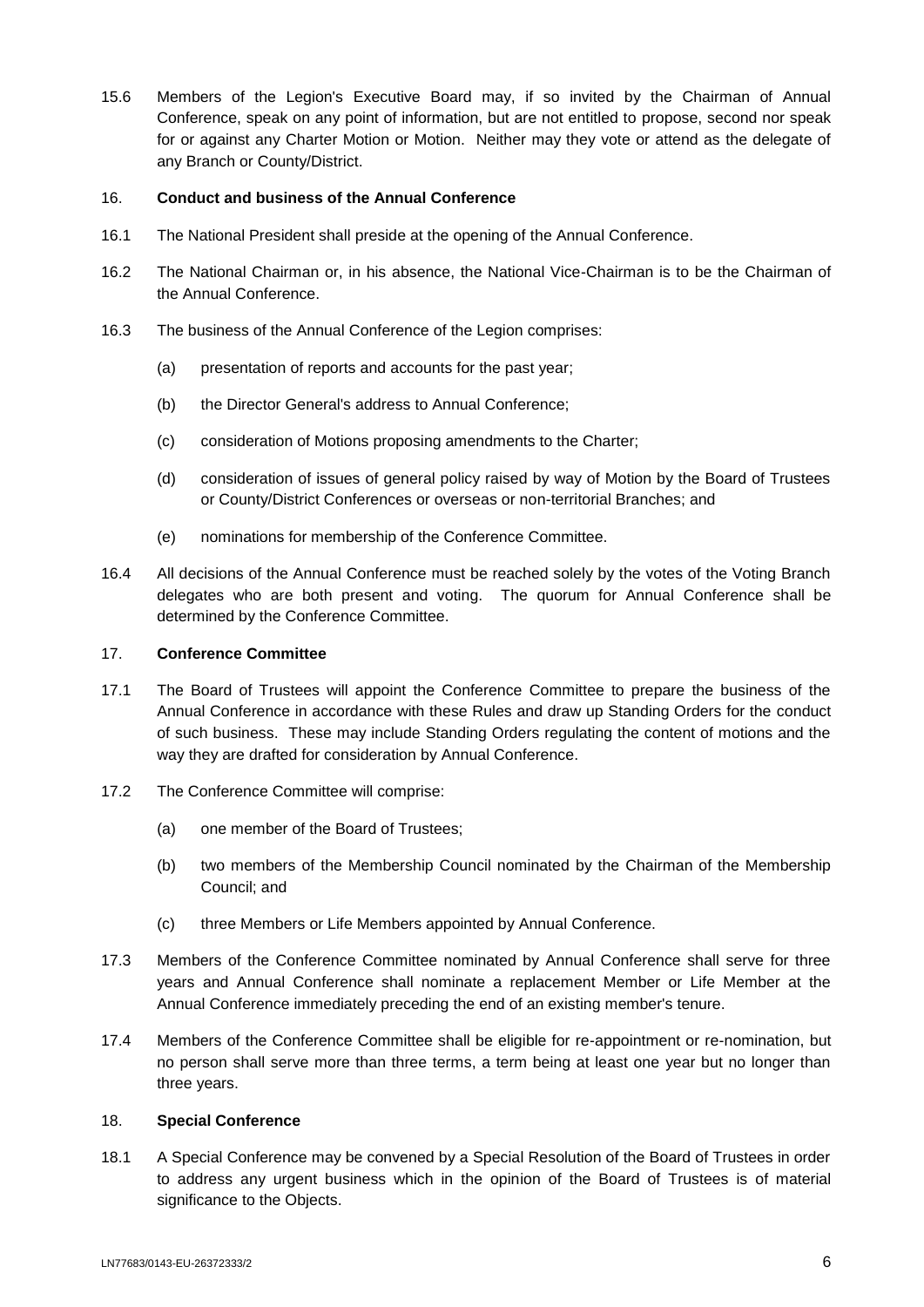18.2 To the extent relevant, the Standing Orders relating to the business of Annual Conference apply to all Special Conferences.

# **COUNTIES, DISTRICTS AND BRANCHES**

# 19. **Counties and Districts**

- 19.1 Each County will have a County Conference and County Committee, and each District will have a District Conference and District Committee. The officers of each County/District Conference are the County/District President, County/District Chairman and County/District Vice-Chairman.
- 19.2 The Membership Handbook will set out the rules for the composition of County/District Conferences, the appointment of the County/District officers and County/District Committees
- 19.3 The County/District Committee must make Bye-laws for the government of the County/District in accordance with the terms of the Charter, these Rules and the Membership Handbook. The Byelaws will take effect when they have been approved by the Annual Meeting of the County/District Conference and the Membership Council. Given this approval, the County/District Committee may recommend alterations to such Bye-laws from time to time for approval by the Membership Council.
- 19.4 The duties of the County/District Committee are to conduct the affairs of the County/District in accordance with the Charter, the Rules and the Membership Handbook. For this purpose all references to County/District Conferences in the Rules imply, where appropriate, references to County/District Committees, and include:
	- (a) aiding the Board of Trustees in carrying out the work of the Legion and in particular promoting the Objects;
	- (b) defining and allocating the geographical area for which each of its Branches is responsible and ensuring that the whole area of the County/District is covered;
	- (c) administering the distribution of benevolent funds through staff appointed for that purpose;
	- (d) helping to organise the Poppy Appeal and other benevolent fund-raising activities within the County/District;
	- (e) appointing an Honorary County Poppy Appeal Co-ordinator whose duties, in co-operation with staff appointed for that purpose, include ensuring that the legal requirements are observed and that the total sums raised from street and house to house collections are sent to the Poppy Appeal head office by the second Thursday in December;
	- (f) providing the Director General with any information he may require in the interests of the Legion;
	- (g) maintaining records of its Branches as laid down in the Membership Handbook;
	- (h) in co-operation with staff appointed for those purposes, overseeing the Group sub-Committees and Branches within its County/District;
	- (i) assisting staff; and
	- (j) being accountable to the next Conference for the decisions and actions taken between Conferences.

## 20. **Branches**

20.1 The Membership Council must maintain a Register of Branches. The prior permission of the Membership Council must be obtained to form a new Branch of the Legion.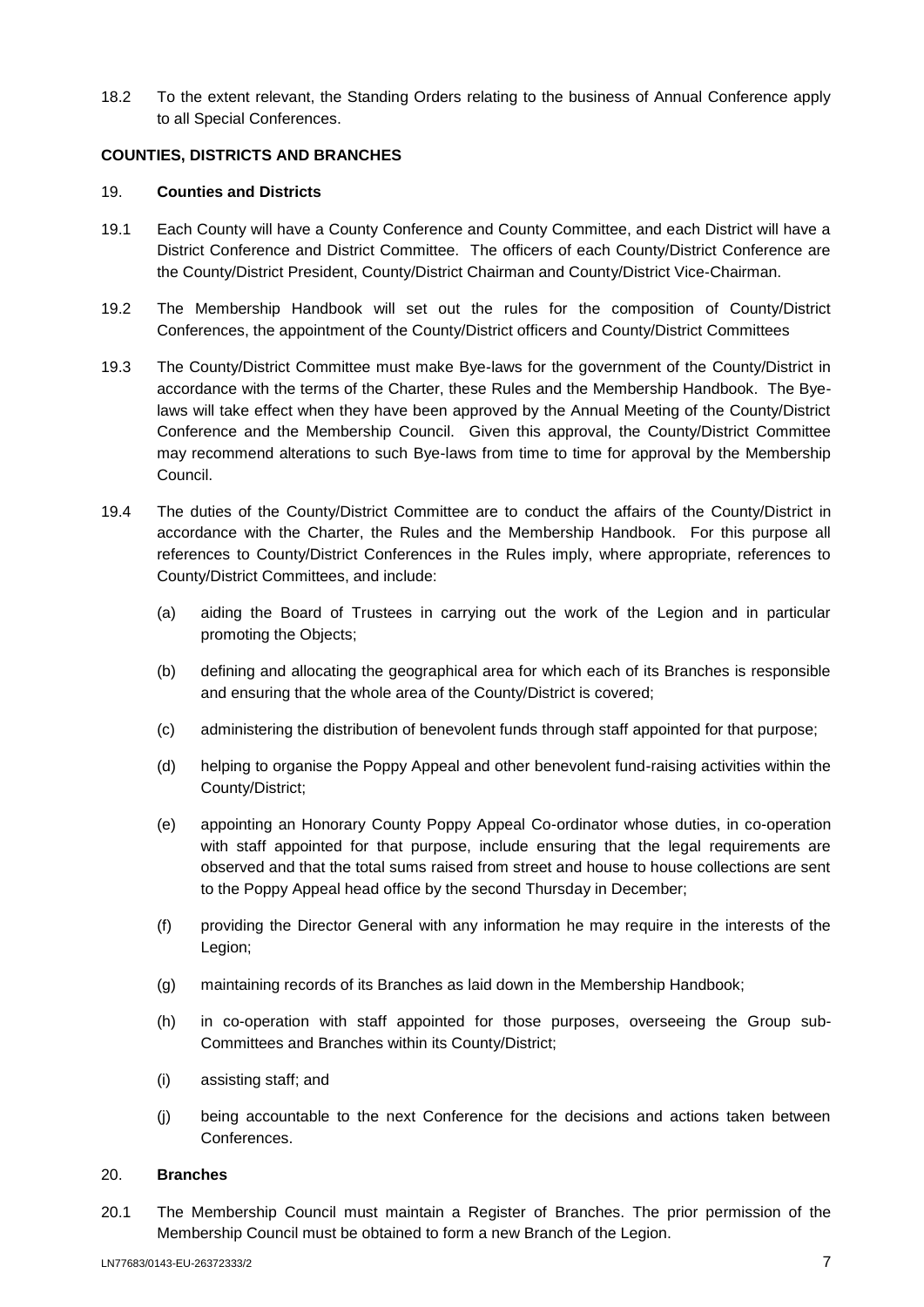- 20.2 The Membership Council has power to agree to the formation of Special Branches which are set up in the same way, have the same powers and functions and are subject to the same or appropriately modified conditions, as an ordinary Branch.
- 20.3 Every Branch in a County/District is under the control of the County/District Committee for that County/District. Branches overseas which do not come within a District come under the direct control of the Board of Trustees.
- 20.4 Every Branch must make Bye-laws in accordance with the Charter and these Rules, to regulate the affairs of the Branch. These Bye-laws will come into effect after they have been submitted to, and approved by, the County/District Committee for the County/District in which the Branch is located, or the Membership Council in the case of overseas Branches which do not fall within a District. However, if a County/District Committee refuses to approve a Branch Bye-law, the Branch is entitled to appeal against the refusal to the Membership Council, whose decision will be final. Such Bye-laws must be based on model Bye-laws approved by the Membership Council.
- 20.5 Each Branch, unless otherwise authorised by the Membership Council, shall have a Branch Chairman, a Vice-Chairman, an Honorary Treasurer and an Honorary Secretary. The Membership Handbook will set out the rules for the appointment of the Branch officers, Branch Committees and their role.
- 20.6 Each Branch Committee may appoint a President [and Vice-President(s)] of the Branch in accordance with the Membership Handbook.
- 20.7 The duty of Branches is to promote actively the Objects within its geographical area.

# **CONFLICTS OF INTERESTS**

# <span id="page-18-0"></span>21. **Conflict of interests**

- 21.1 This Rule [21](#page-18-0) does not apply in relation to the Board of Trustees who must comply with the provisions of the Charter.
- <span id="page-18-1"></span>21.2 Should any conflict of interests arise, the person concerned must declare the reason for the conflict and refrain from all involvement in the matter in question. Such conflicts shall be minuted or otherwise appropriately recorded in writing.
- 21.3 Failure to act in accordance with Rule [21.2](#page-18-1) may be investigated in accordance with the procedures authorised by the Membership Council.
- 21.4 Current members of Legion staff wishing to take up any volunteer Legion position at National or County/District level must obtain prior approval in writing from the Director General.

# **GENERAL**

## <span id="page-18-2"></span>22. **Legion staff**

- 22.1 The Board of Trustees must appoint and may dismiss a Director General and a Director of Finance. In addition the Board of Trustees authorises the Director General to appoint and dismiss other staff as necessary. The Director General will provide staff to support the Branches and Counties/Districts to deliver an effective service under this authority.
- 22.2 If the position of Director General or Director of Finance becomes vacant, the Board of Trustees must advertise the appointment and invite applications for the position. Meanwhile it may appoint an acting Director General or Director of Finance until a permanent appointment is made.

# 23. **Finance**

23.1 The Legion must hold the following separate accounts for its funds: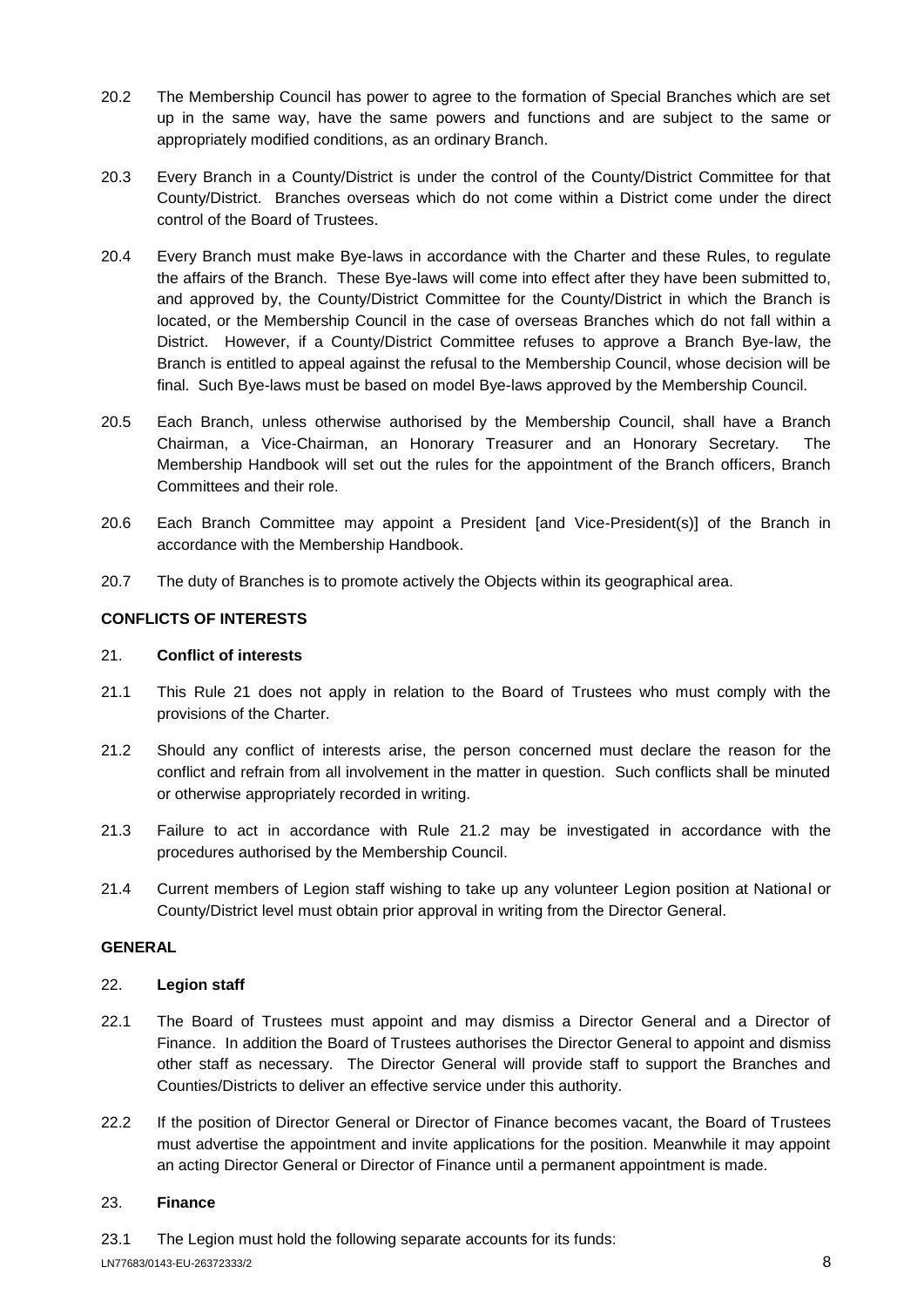- (a) the General Fund;
- (b) the Benevolent Fund established for the purposes defined in the Objects;
- (c) an account for each County/District;
- (d) an account for each Branch;
- (e) other accounts the Board of Trustees may approve from time to time.
- 23.2 The Board of Trustees may from time to time make regulations, in accordance with the Charter and these Rules, governing the management of the Legion's financial affairs.

# 24. **Liability and indemnity**

- 24.1 Unless the Board of Trustees has given specific instructions or delegated the authority to do so, a member, or anyone representing any Conference, Council, Board, Committee, Branch or sub-Branch, may not gain credit or incur any financial or other liability on behalf of the Legion or any member of the Legion.
- 24.2 No formation or person is authorised to use The Royal British Legion name, logo, headed paper or email signature in a way that may mislead and give the recipient the wrong impression that they have a contract with The Royal British Legion. All correspondence will bear the formation's title and address and the Legion's registered charity number in clear legible characters and the signatory will clearly state his name and position legibly and prominently.
- 24.3 No Member, except those appointed to paid positions, is legally entitled to claim payment for any services rendered on behalf of the Legion, unless in accordance with the terms of a contract signed by the National Chairman or Director General of the Legion, or individuals to whom they have specifically delegated this power.
- 24.4 A former member of the Legion may not claim back the fees, subscriptions or other money he has paid to the Legion except as a loan.

## 25. **Complaints**

- 25.1 Complaints against any member of staff, volunteer, member (of whatever class of membership), committee or formation of the Legion shall be handled in accordance with procedures authorised by the Membership Council.
- 25.2 Any complaint against the Director General, Director of Finance or a Trustee shall be heard by the Board of Trustees.

## 26. **The Seal**

The Board of Trustees has the custody of the Seal of the Legion and controls its use and authentication.

## 27. **Badge**

- 27.1 The Seal of the Legion forms the basis of any badge used by the Legion. Only the Board of Trustees may authorise the use of the badge or any representation of it.
- 27.2 A badge is issued to a Member by the Secretary of the Branch to which he belongs, on payment of a sum that is set from time to time and is separate from the membership fee and branch subscription.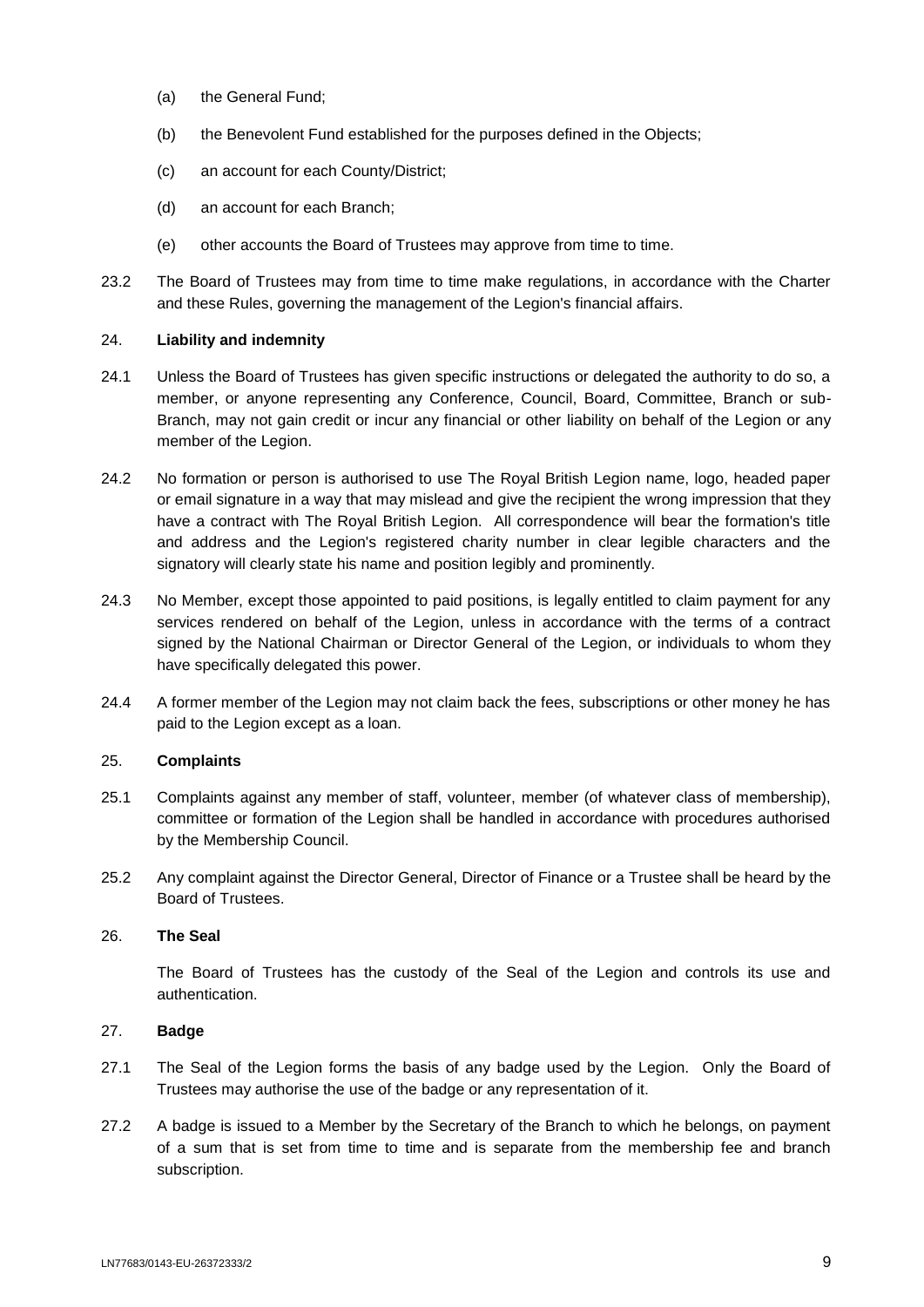# 28. **Head Office**

The head office of the Legion shall be located in the United Kingdom of Great Britain and Northern Ireland (excluding Scotland).

## 29. **Definitions**

- 29.1 Any words and phrases used in the Charter shall have the same meaning when used in these Rules and any rules of interpretation set out in the Charter shall apply to these Rules.
- 29.2 In addition, in these Rules, unless otherwise required:

| 'Annual Conference'           | means a conference held in accordance with Rules 14 to 18;                                                                                                                                                                   |
|-------------------------------|------------------------------------------------------------------------------------------------------------------------------------------------------------------------------------------------------------------------------|
| 'Benevolent Fund'             | means the central account under the control of the Board of<br>Trustees to which is credited:                                                                                                                                |
|                               | (a) all gifts of money or property where donors do not specify that<br>their gifts should go to the General Fund;                                                                                                            |
|                               | (b) other land, money, securities or other property at the discretion<br>of the Board of Trustees;                                                                                                                           |
| 'Central Register'            | means the central register of members;                                                                                                                                                                                       |
| 'Corporate Financial<br>Year' | means the financial year of the corporate body of the Legion, which<br>shall be from 1 October to 30 September, or such other dates as<br>the Board of Trustees may determine from time to time;                             |
| 'County/District'             | means the administrative County or District of the Legion as the<br>case may be;                                                                                                                                             |
| 'Director of Finance'         | means the person appointed to that position in accordance with<br><b>Rule 22;</b>                                                                                                                                            |
| 'Director General'            | means the person appointed to that position in accordance with<br>Rule 22. References to the Director General include references to<br>anyone authorised by him or the Board of Trustees to perform any<br>of his functions; |
| 'Field Financial Year'        | means the financial year of Counties, Districts and Branches, which<br>shall be from 1 July to 30 June, or such other dates as the Board of<br>Trustees may determine from time to time;                                     |
| 'General Fund'                | means the central account under the control of the Board of<br>Trustees to which is credited:                                                                                                                                |
|                               | (a) annual membership fees;                                                                                                                                                                                                  |
|                               | (b) all land, money, securities or other property acquired by the<br>Legion specifically identified for the General Fund;                                                                                                    |
|                               | (c) all gifts of money or property where donors specify that their<br>gifts should go to the General Fund;                                                                                                                   |
| 'Partial Term'                | means a period of time less than a full term caused by either the<br>premature ending of a full term held by the previous incumbent or<br>by the current incumbent not fulfilling a full term for good reason if             |